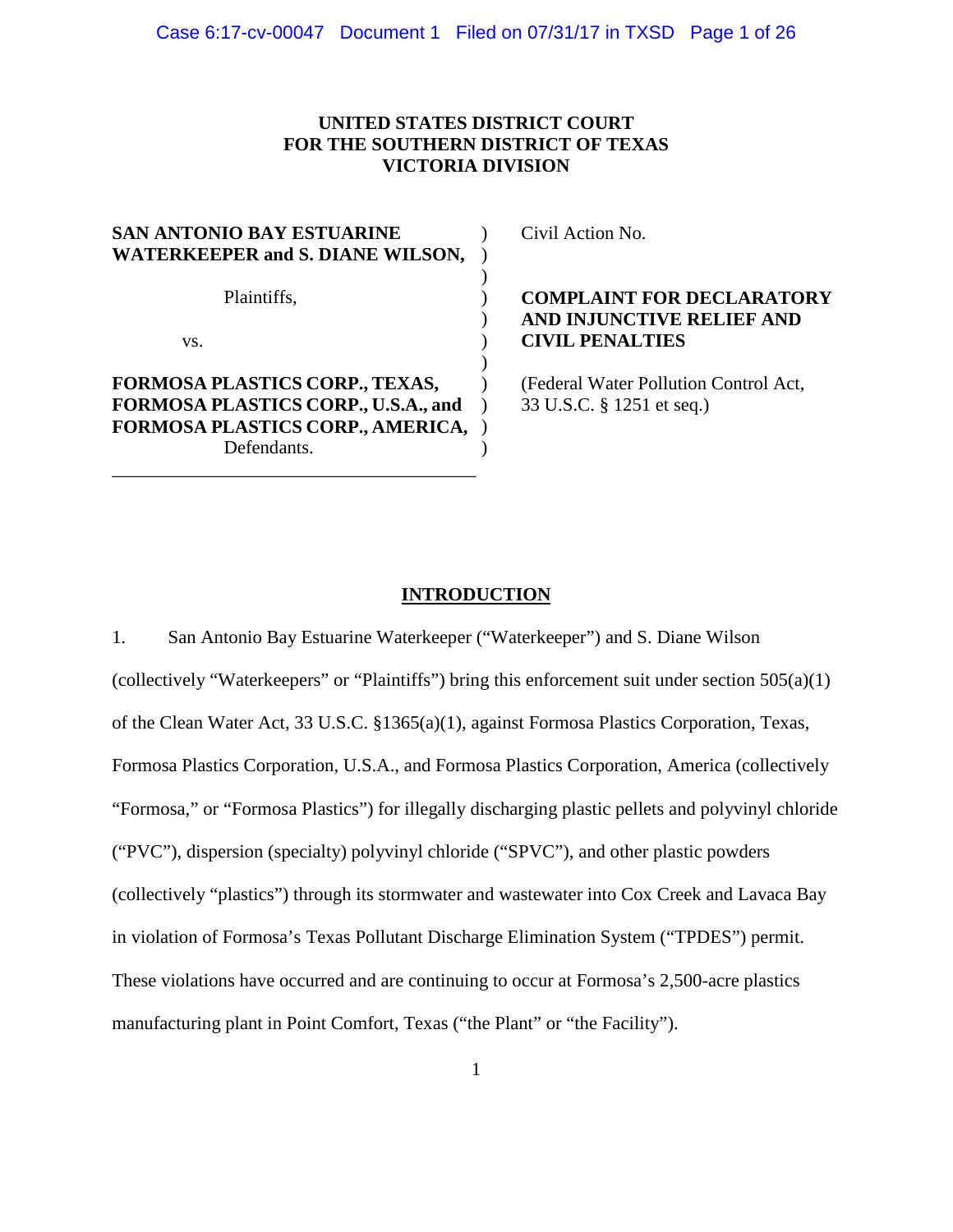### Case 6:17-cv-00047 Document 1 Filed on 07/31/17 in TXSD Page 2 of 26

2. Waterkeepers seek injunctive and declaratory relief under the Clean Water Act, 33 U.S.C §§ 1365(a) and (d), and 28 U.S.C §§ 2201, 2202 (declaratory judgment), to prevent further illegal discharges and the resulting harm to Cox Creek, Lavaca Bay, Matagorda Bay, and the surrounding wetlands, beaches and their wildlife, as well as the harm to Waterkeepers. Waterkeepers also seek an order requiring Formosa to remediate and mitigate the harm caused by the illegally discharged plastics.

3. Formosa's TPDES permit specifically prohibits the discharge of floating solids, including plastics, into Lavaca Bay and Cox Creek.

4. On January 31, 2016, Waterkeepers began collecting samples of Formosa's illegally discharged plastics. Since that time through July 23, 2017 and ongoing, Waterkeepers have gathered more than 1,637 samples over 20 miles of shoreline in Lavaca Bay and Matagorda Bay, as well as along Cox Creek and surrounding wetlands and beaches. The plastics have been found from Six Mile to Indianola and Port O'Connor. The following aerial photo correctly depicts the location of the Formosa plant and relevant significant landmarks near the plant.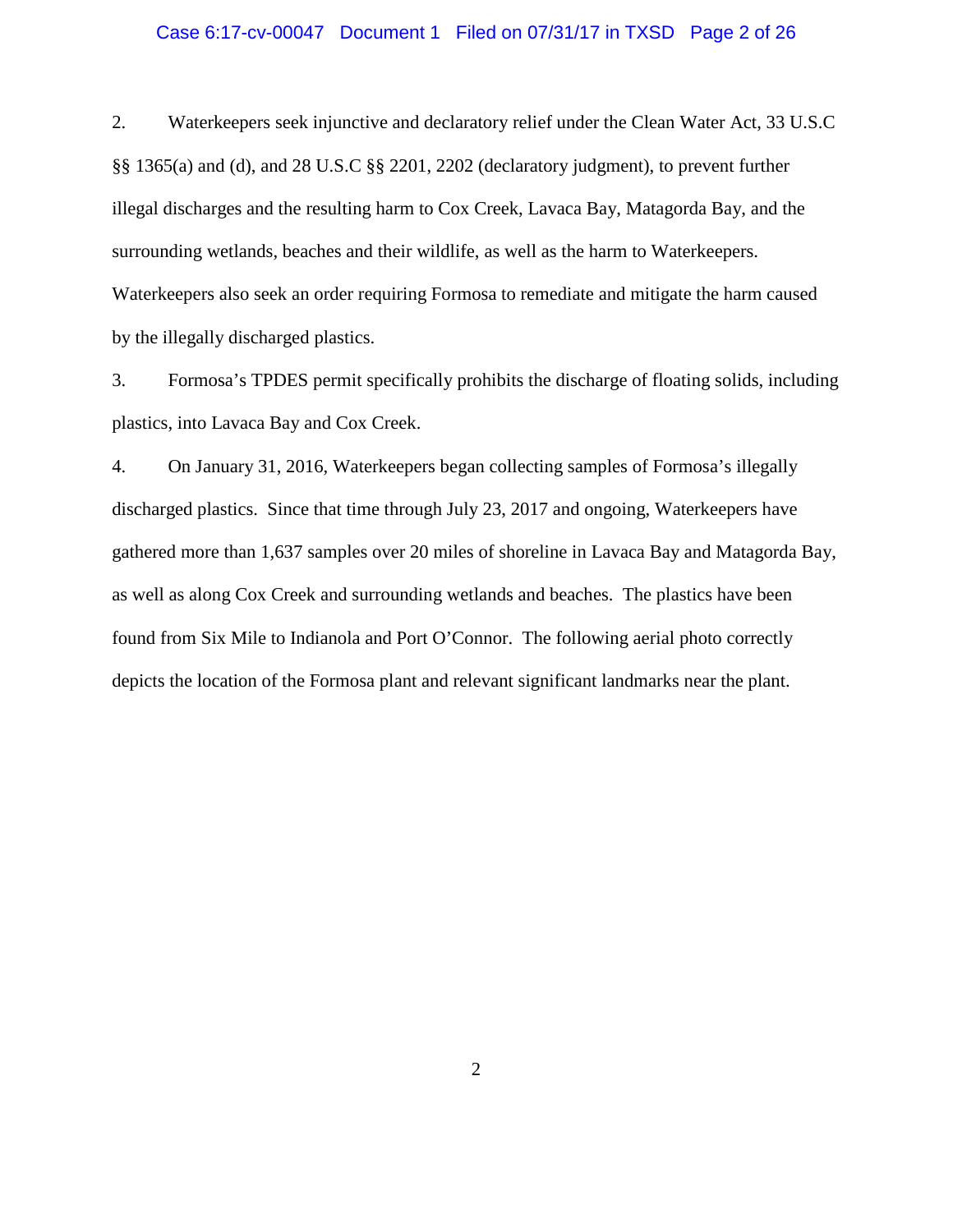

5. Cox Creek, Lavaca Bay, and Matagorda Bay are areas of sport and commercial fishing and also are habitat for turtles, birds, fish, shrimp and other marine and wetland wildlife. Endangered whooping cranes winter at Powderhorn Ranch State Park and Aransas National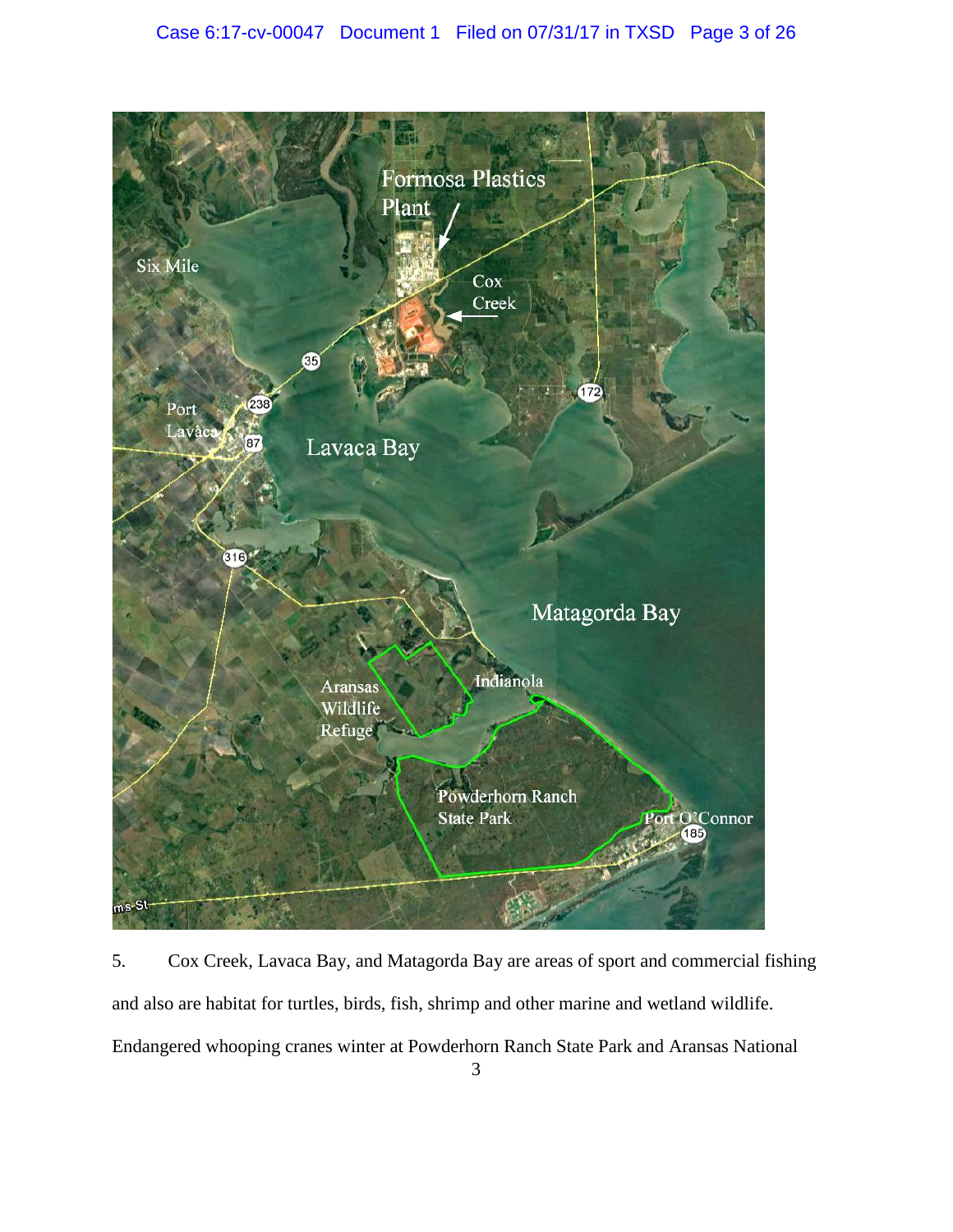### Case 6:17-cv-00047 Document 1 Filed on 07/31/17 in TXSD Page 4 of 26

Wildlife Refuge, which border Matagorda Bay just south of Formosa. Endangered turtles regularly swim in Lavaca Bay.

6. Penalties in this case can total up to \$104,828 per day, because each day Formosa has illegally discharged pellets it has violated the law twice: for the illegal discharge and for the failure to report the discharge to TCEQ. 33 U.S.C. § 1319(d); 40 C.F.R. § 19.4; 30 TAC §  $307.4(b)(2-4)$ ;  $30 \text{ TAC }$   $\S 305.125(9)$ . Penalties are paid to the federal government.

7. In determining appropriate penalties, the Clean Water Act requires the Court to consider the seriousness of violations, Formosa's economic benefit from the violation, Formosa's history of repeated violations of laws, whether Formosa's recent efforts to comply with the law are in good-faith, and the economic impact of the penalty on a company like Formosa Corp., USA, which had \$1.36 billion of pretax income in 2016, and other matters as justice may require. 42 U.S.C. § 1319(d).

8. Formosa's ongoing violations of the Clean Water Act have caused, and unless abated, will continue to cause significant harm to the Cox Creek, Lavaca Bay, and Matagorda Bay ecosystems that Waterkeepers use and enjoy.

### **JURISDICTION AND VENUE**

9. Jurisdiction over this action is conferred by 28 U.S.C. § 1331 (federal question) and 33 U.S.C. § 1365(a) (Clean Water Act jurisdiction). An actual, justiciable controversy exists between Waterkeepers and Formosa Plastics. The requested relief is proper under 28 U.S.C. §§ 2201, 2202, and 33 U.S.C. §§ 1319(d), 1365(a), (d).

10. Pursuant to Section 505(b)(1)(A) of the Clean Water Act, 33 U.S.C. § 1365(b)(1)(A), Waterkeepers notified Formosa and its registered agent of its violations of the Act and of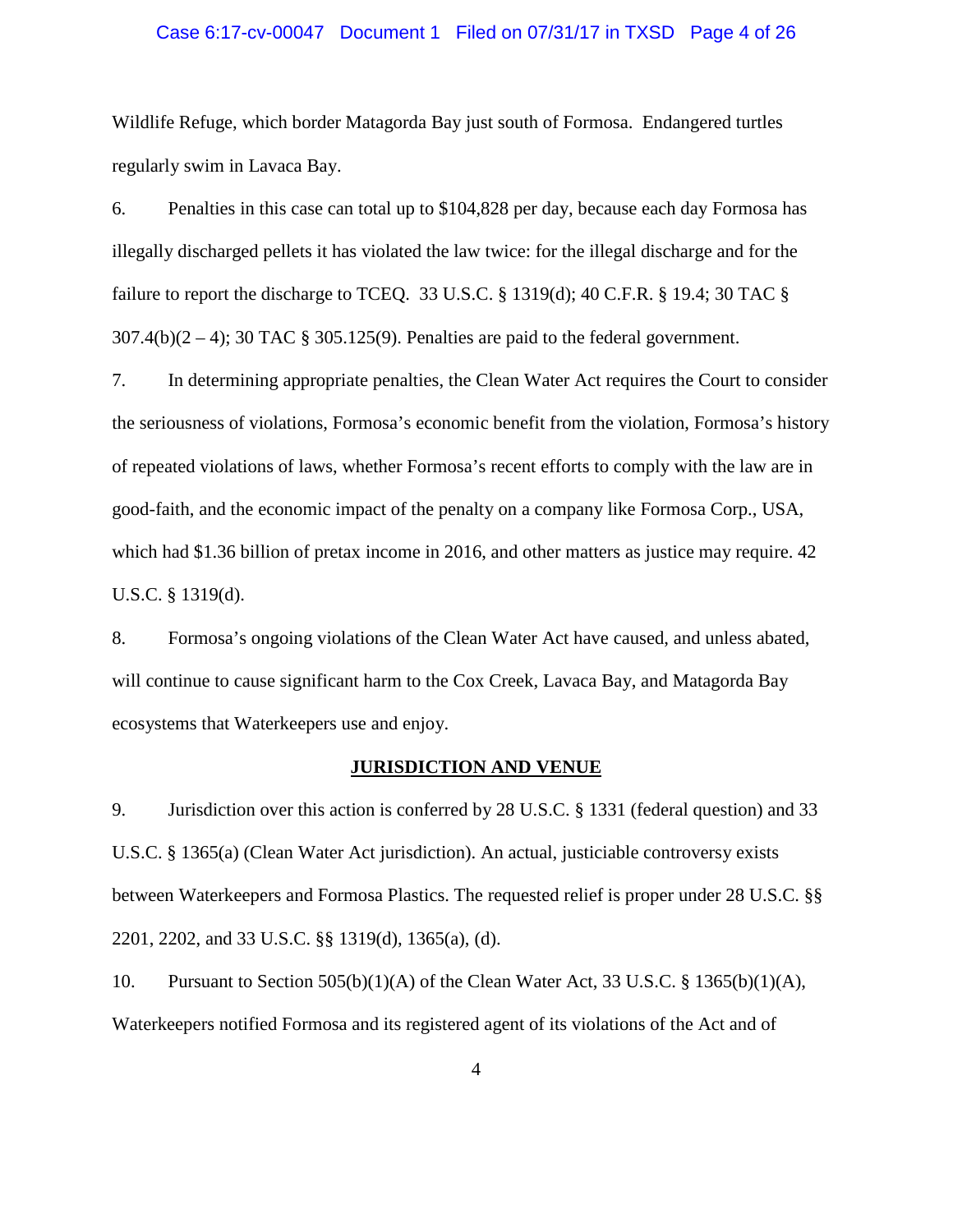### Case 6:17-cv-00047 Document 1 Filed on 07/31/17 in TXSD Page 5 of 26

Waterkeepers' intent to sue under the Act by letter dated and postmarked April 6, 2017. A copy of the Notice of Intent is attached to this Complaint as **Exhibit 1** and is incorporated herein by reference. Waterkeepers also notified the Administrator of the United States EPA, the Regional Administrator of EPA, and the Executive Director of the TCEQ. More than 60 days have passed since Waterkeepers sent the notice.

11. Formosa's violations are continuing because there is a strong likelihood, based on past conduct, that Formosa will continue to discharge plastics in violation of its permit and the Clean Water Act.

12. Until significant and permanent changes to the facility and its operations are made, Formosa will continue to illegally discharge plastics continuously and/or intermittently.

13. Formosa's violations continue daily under the "continuing violations" doctrine, because Formosa has failed to remedy or clean up the discharged plastics, which have "persistent effects that are amenable to correction."

14. Formosa's plastics remain in and around Cox Creek, Lavaca Bay, and Matagorda Bay, and have been there since at least January 31, 2016.

15. Venue lies in the Southern District of Texas, pursuant to 33 U.S.C. § 1365(c)(1), because the events giving rise to this claim occurred at the Formosa facility, located in Point Comfort, Texas, in Calhoun County, within the Southern District of Texas.

#### **PARTIES**

16. Plaintiff SAN ANTONIO BAY ESTUARINE WATERKEEPER is an unincorporated association that was started in 2012 as a project of the Calhoun County Research Watch. Calhoun County Research Watch is a  $501(c)(3)$  non-profit organization founded in 1989.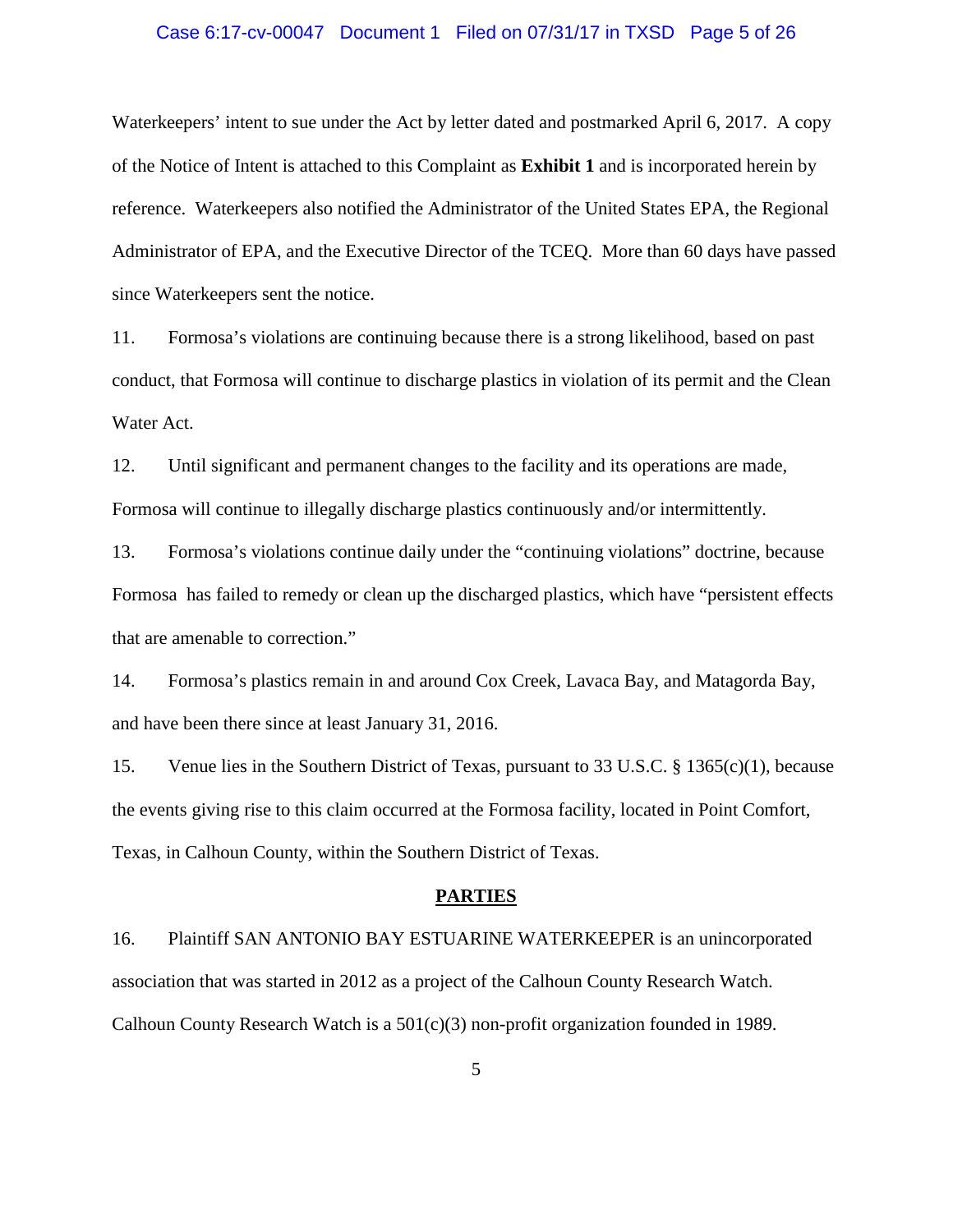### Case 6:17-cv-00047 Document 1 Filed on 07/31/17 in TXSD Page 6 of 26

Waterkeeper is part of a national network of Waterkeeper organizations, the Waterkeeper Alliance. The board of Waterkeeper meets as needed, and its executive director is Plaintiff S. Diane Wilson. Each Waterkeeper Alliance member has a designated Waterkeeper. Bob Lindsey is that person for the San Antonio Bay Estuarine Waterkeeper.

17. The mission of Waterkeeper is to monitor and pro-actively protect Lavaca, Matagorda and San Antonio Bays and to educate the public, while reporting relevant findings to the appropriate authorities. Waterkeeper is committed to engaging volunteers, marine biologists, environmental advocates from both Calhoun County Resource Watch and Texas Injured Workers, commercial fishermen, and other members of the community to identify violations of the CWA and promote cleanup and recovery efforts. Waterkeeper also promotes the preservation of local wetlands and waterways for proper commercial and sport fishing and other recreational uses, such as swimming and other watersports to further the appreciation of these beautiful natural resources.

18. Waterkeeper believes it is important that the public be aware of threats to the Bays. Waterkeeper engages media sources to publicize areas of concern, such as the harmful pollution of waterways by chemical plants and others. Waterkeeper hosts public meetings to educate the community, comments on permit applications at environmental agencies, notifies government agencies when there are problems in the waterways, and files lawsuits when other alternatives are unavailing.

19. Members of Waterkeeper have seen Formosa's plastics on the shores of Cox Creek and Lavaca Bay and have reported the plastics to TCEQ and EPA.

6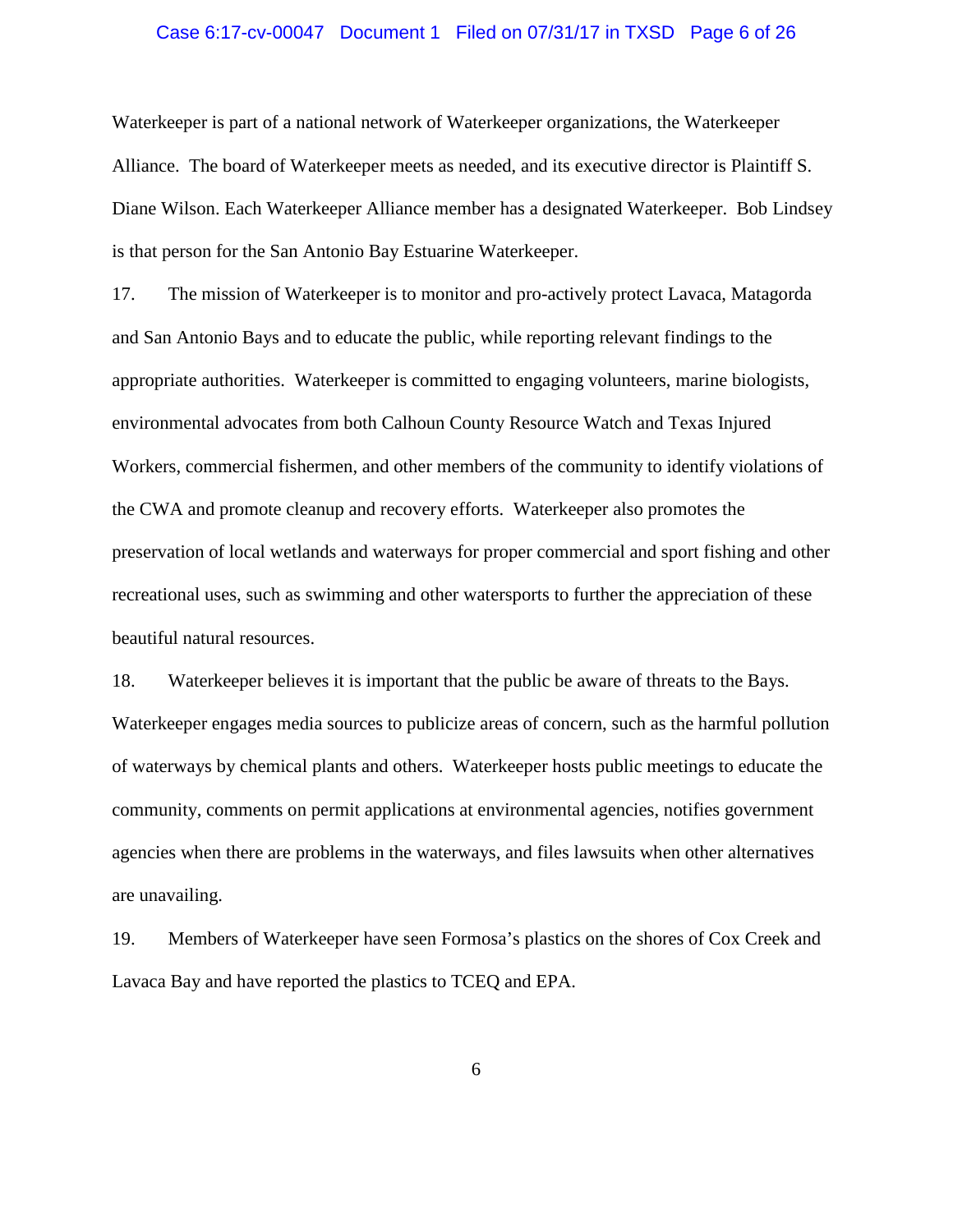### Case 6:17-cv-00047 Document 1 Filed on 07/31/17 in TXSD Page 7 of 26

20. In July 2013, Waterkeeper requested an administrative contested case hearing on Formosa Plastic's application for a renewal and amendment to its TPDES permit. In that request, Waterkeeper described the ongoing, extensive littering of the area with plastics and asked TCEQ to prohibit such discharges

21. Members of Waterkeeper include sport and commercial fishermen. They are concerned about the effects of plastics on fish, birds, and marine wildlife. Waterkeeper is well aware of the fragile balance of life in Lavaca Bay and that harm to aquatic species can harm not just those species and the ecosystem but, also, the livelihoods of commercial fishermen, shrimpers, oystermen and the passions of those people and of recreational fishers.

22. Members of Waterkeeper walk the beaches of Lavaca Bay and swim and boat in its waters. They are offended by the littering of the Bay and its shores with plastics. They are concerned about the aesthetic damage to and environmental health of the beaches, wetlands, shores and bays and the wildlife that depend on those resources.

23. Waterkeeper is distressed that, after years of complaints to state and federal agencies, Formosa has not taken adequate steps to prevent the illegal discharge of plastics.

24. Waterkeeper's members' use and enjoyment of the areas near and downstream of Formosa's discharges have been, are being, and will continue to be diminished because of Formosa's Clean Water Act violations. Unless the requested relief is granted, Formosa's Clean Water Act violations will continue to injure Waterkeeper.

25. Plaintiff S. DIANE WILSON has spent much of her life working in the local bays surrounding Calhoun County; these include Lavaca/Matagorda Bays and San Antonio Bays. Ms. Wilson is the fourth generation in her family to fish the bounties of these bays. For forty years,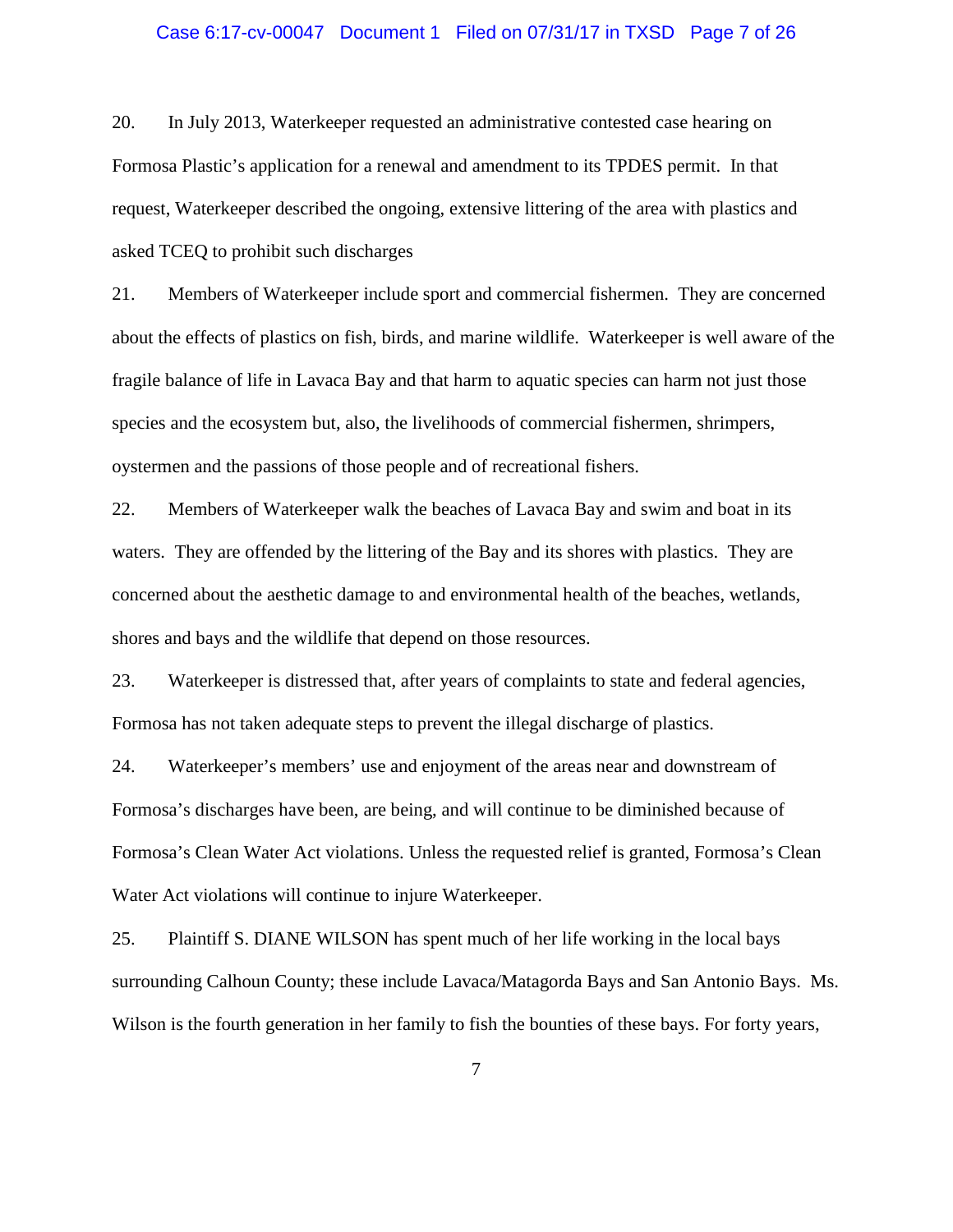### Case 6:17-cv-00047 Document 1 Filed on 07/31/17 in TXSD Page 8 of 26

she worked as a commercial fisherman, shrimper, oysterman, and fin fisher, and as a manager at a fish house. She has retired from those professions but continues in the shrimping industry, as a net builder and mender. She has also worked to protect the bays from pollution and degradation. The bays not only support her financially but, also, they are precious to her.

26. From time to time, Ms. Wilson goes out on a skiff into Lavaca and Matagorda Bays. She swims with her children and grandchildren in Matagorda Bay at Magnolia Beach.

27. Ms. Wilson has participated formally at EPA and TCEQ to ask the agencies to require that any industrial discharges into the Lavaca Bay system are as protective of the bays as possible. She has asked that permits contain the most stringent measures and the lowest levels of toxins. She has filed comments on permits and complained formally to government agencies when industries have not complied with permit terms. She has been involved in litigation against those who pollute the bays.

28. Since at least 2009, Ms. Wilson has complained to EPA and TCEQ about Formosa's illegal discharge of plastics into Lavaca Bay. Since that time, she has been notified that the agencies have informed Formosa that the discharge of pellets violates the Clean Water Act. And she has seen new and continuous discharged plastics, even after investigations and findings of violations by EPA and TCEQ.

29. Ms. Wilson has often seen Formosa's plastics while on the shores of Lavaca Bay. She has seen them on the shore of Cox Creek, near the Interstate causeway, at 6-mile (in the northwest corner of Lavaca Bay), Black Rock, Magnolia Public Beach, and Port Lavaca boat launch, among other places. She has helped collect samples of the plastic pellets and PVC, SPVC, and other plastic powders from around Lavaca and Matagorda Bays, and Cox Creek.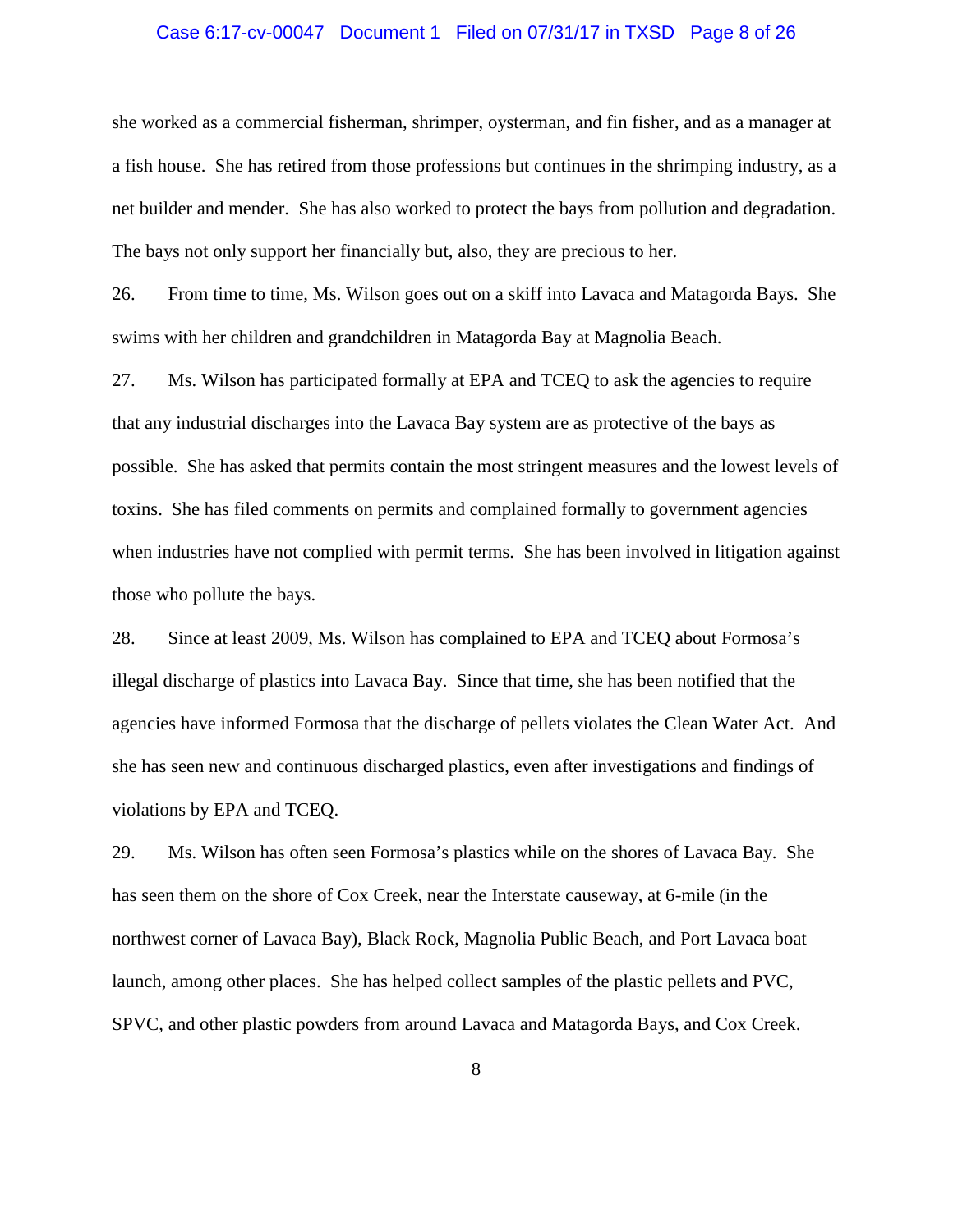### Case 6:17-cv-00047 Document 1 Filed on 07/31/17 in TXSD Page 9 of 26

30. Ms. Wilson cares deeply about the aesthetic beauty and the environmental health of the bay, wetlands, and shores, and the wildlife dependent on those resources. She detests the littering of Texas beaches and wetlands and is saddened when she sees the plastics and knows that they can cause even more harm to aquatic species. Ms. Wilson knows firsthand about the delicate balance of the ocean's ecosystem. During her lifetime, she has witnessed the decrease in shrimp, oysters and other species in the bays. She understands that harm to one species can cause harm to other species. She has worked with oystermen to help revive oyster reefs in the bay. She worries that fish, oysters, shrimp, turtles, shore birds and other aquatic species in the bay will be harmed by ingesting the plastic pellets and PVC, SPVC, and other plastic powders. That worry is enhanced, because the toxins can adhere to plastic pellets, meaning that species in the bay could be ingesting additional toxins when they ingest Formosa's plastic pellets. The possibility of toxins adhering to Formosa's plastic pellets is even more daunting to Ms. Wilson because of residual mercury in the middle of Lavaca Bay from a former Alcoa superfund site.

31. Ms. Wilson's financial livelihood could be negatively affected by the plastics in the bay and shores. If fewer shrimp populate the bay, due to ingestion of toxic plastic pellets, fewer shrimpers will need work on their nets from her. Less shrimping in the bay would harm her financially. Further, if consumers are concerned about eating fish and shrimp from a bay littered with plastic pellets and PVC, SPVC, and other plastic powders, Ms. Wilson's income could be harmed.

32. Based on these concerns, Ms. Wilson's use and enjoyment of the areas near and downstream of the Plant's discharges have been, are being, and will continue to be diminished because of Formosa's Clean Water Act violations. Unless the requested relief is granted,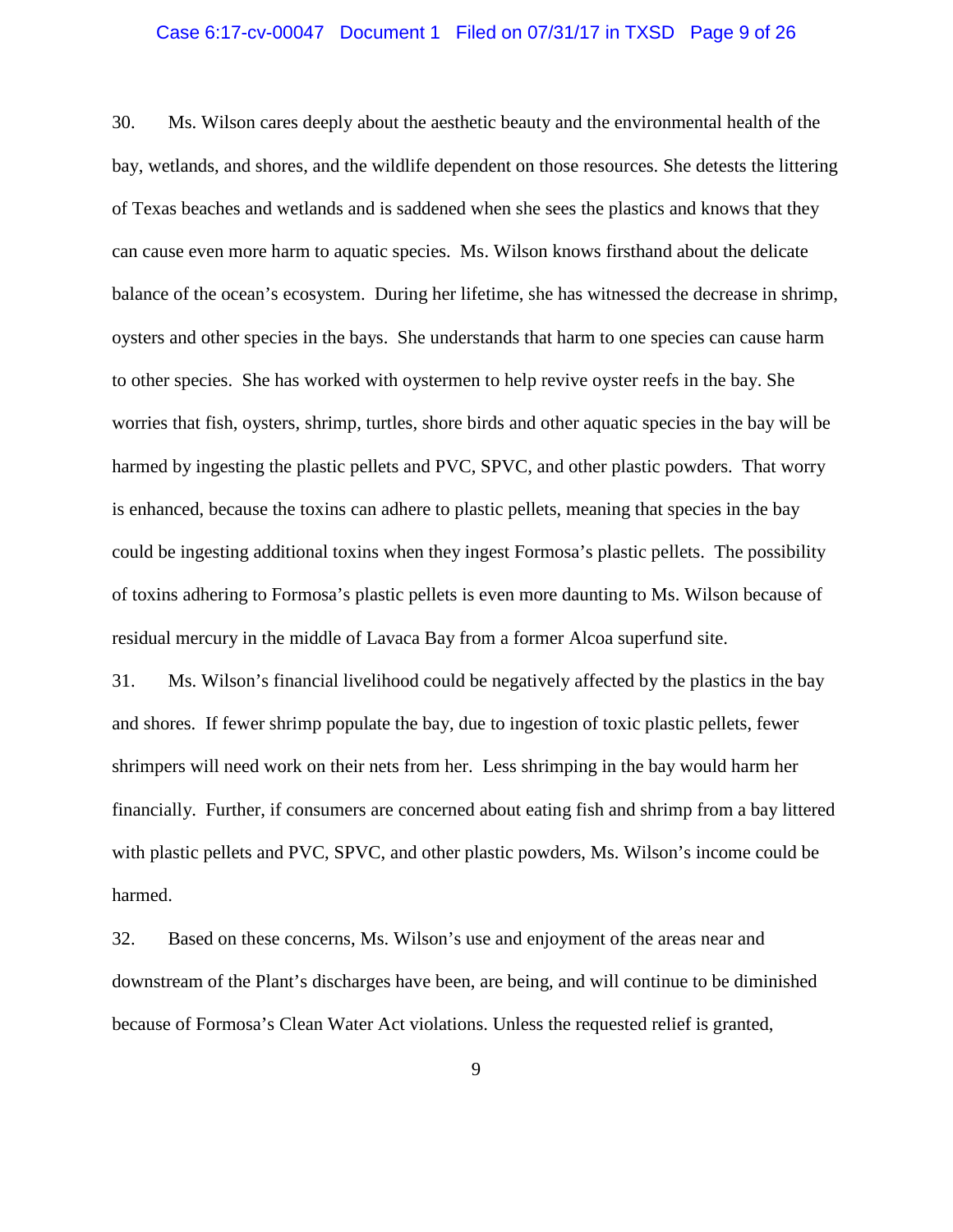### Case 6:17-cv-00047 Document 1 Filed on 07/31/17 in TXSD Page 10 of 26

Formosa's Clean Water Act violations will continue to injure Plaintiff.

33. FORMOSA PLASTICS CORP., TEXAS, is the owner and an operator of the Plant, which has operated since 1983 and is permitted to discharge effluent pursuant to TPDES permit No. WQ0002436000. FORMOSA PLASTICS CORP., TEXAS, is a wholly owned subsidiary of FORMOSA PLASTICS CORP., U.S.A. FORMOSA PLASTICS CORP., U.S.A, is an operator of the Plant. Formosa Plastics Corp., U.S.A., is a privately-held corporation affiliated with Formosa Plastics Group of Taiwan, a group founded in 1954 with annual revenues of more than \$74 billion. Formosa Plastics Corp., U.S.A., is one of Formosa Group's most profitable entities. In 2016, Formosa Plastics Corporation, U.S.A. posted more than \$1.36 billion in net income.

34. FORMOSA PLASTICS CORP., AMERICA, is a corporation also affiliated with Formosa that is registered in Texas and Delaware and may be an operator of the Plant.

35. FORMOSA PLASTICS CORP., TEXAS, FORMOSA PLASTICS CORP.,

U.S.A. and FORMOSA PLASTICS CORP., AMERICA, all have the same registered agent in Texas – Corporation Service Company, 211 E. 7th St., Suite 620, Austin, Texas 78701-3218.

### **FEDERAL STATUTORY BACKGROUND**

36. Congress enacted the Clean Water Act to "restore and maintain the chemical, physical, and biological integrity of the Nation's waters." 32 U.S.C. § 1251. The national goal of the act was to eliminate the discharge of pollutants into navigable water by 1985, and the interim goal was to insure that there is "water quality which provides for the protection and propagation of fish, shellfish, and wildlife and provides for recreation in and on the water." *Id.*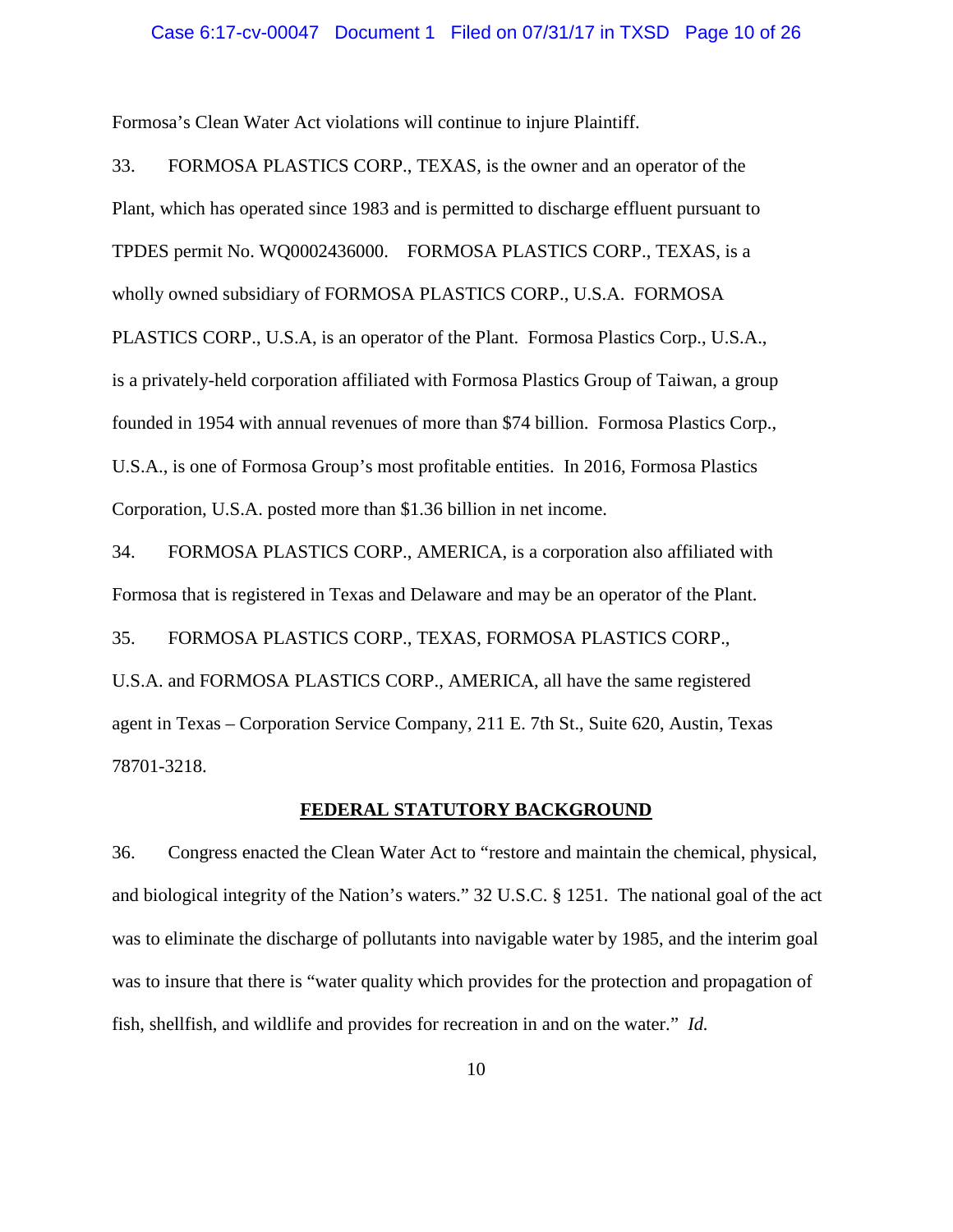### Case 6:17-cv-00047 Document 1 Filed on 07/31/17 in TXSD Page 11 of 26

37. The Clean Water Act prohibits the point source discharge of pollutants to waters of the United States, unless the discharge is in compliance with a National Pollutant Discharge Elimination System ("NPDES") permit issued pursuant to the Act. 33 U.S.C. § 1342(a).

38. The NPDES permitting scheme is the primary mechanism for regulating discharges of pollutants. NPDES permits must include conditions that will ensure compliance with the Clean Water Act. The CWA allows federal permitting and enforcement of the CWA to be delegated to state agencies. That power has been delegated to the State of Texas, where the TCEQ issues "TPDES" permits.

39. Once regulated by a TPDES permit, a facility's discharges must strictly comply with all of the terms and conditions of that permit.

### **CLEAN WATER ACT ENFORCEMENT PROVISIONS**

40. The Clean Water Act allows citizens to enforce a violation of an "effluent standard or limitation." 33 U.S.C. § 1365(a)(1). An effluent standard or limitation includes a Clean Water Act TPDES permit or condition thereof.

41. Citizens must provide notice of any alleged violations 60 days prior to commencing suit. After 60 days have passed, citizens may bring an action in federal district court to enforce ongoing Clean Water Act violations.

42. 33 U.S.C. § 1319(g)(6)(B) bars the civil penalty remedy in citizen suits brought for permit violations that are also the target of diligent prosecution by the State under a State law comparable to the law laid out in 33 U.S.C. § 1319(g), unless the citizen suit is noticed before the State administrative action is commenced and is filed within 120 days of being noticed.

43. This suit falls within the exception to the bar of §1319(g)(6)(B) and is not barred.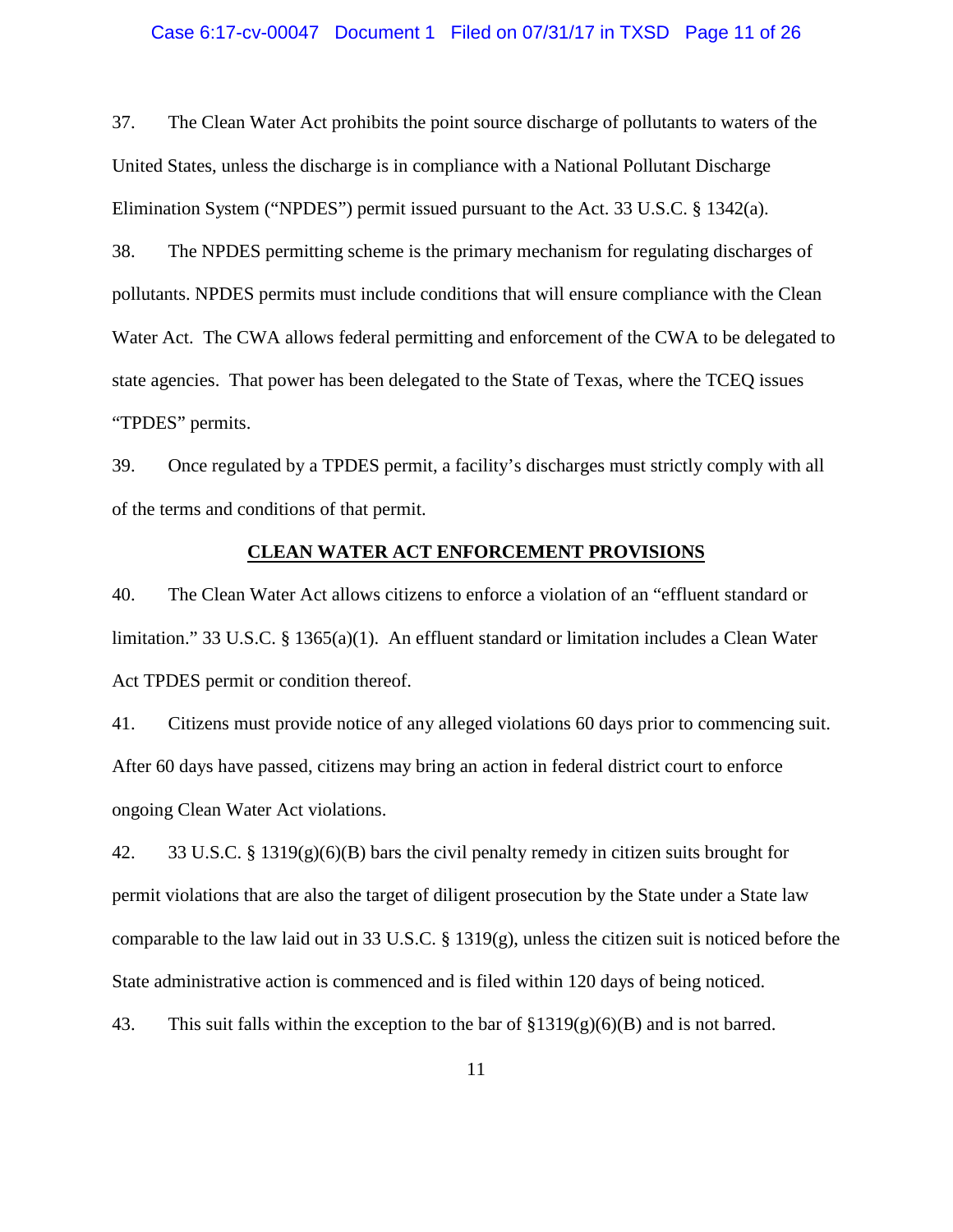44. The citizen suit provision of the Clean Water Act grants jurisdiction to United States District Courts to impose an injunction requiring compliance with the Act and to impose appropriate civil penalties of up to \$52,414 per violation per day. 33 U.S.C. §§ 1365(a). Additionally, the District Court may award costs of litigation (including expert witness costs and reasonable attorneys' fees) to citizen plaintiffs. 33 U.S.C. §§ 1365(d).

### **STATEMENT OF FACTS**

### **A. Background – Formosa's Plant and TPDES Permit**

45. Formosa's Plant has 16 production units that produce plastic products, including small pellets. Formosa manufactures caustic soda, ethylene dichloride (EDC), vinyl chloride monomer (VCM), polyvinyl chloride (PVC) suspension resin, specialty polyvinyl chloride (SPVC) dispersion, blending, and copolymer resins, ethylene, high density polyethylene (HDPE), liner low density polyethylene (LLDPE), polypropylene (PP), and ethylene glycol.

46. Formosa's TPDES permit requires stormwater from specific parts of the Plant to be routed to a wastewater treatment plant it operates onsite and that also treats process wastewater. That treated storm and wastewater are discharged directly into Lavaca Bay through a pipe that extends westward from the Plant. The point where the pipe discharges wastewater is called Outfall 001.

47. Formosa refers to the parts of the Plant from which stormwater is sent to the water treatment plant as "inside battery limits." "Inside battery limits" areas are curbed so that the stormwater is theoretically retained and sent to the water treatment plant.

48. Formosa's TPDES permit allows it to discharge some stormwater without being treated at the water treatment plant. Formosa describes this stormwater as "non-contact" or "non-process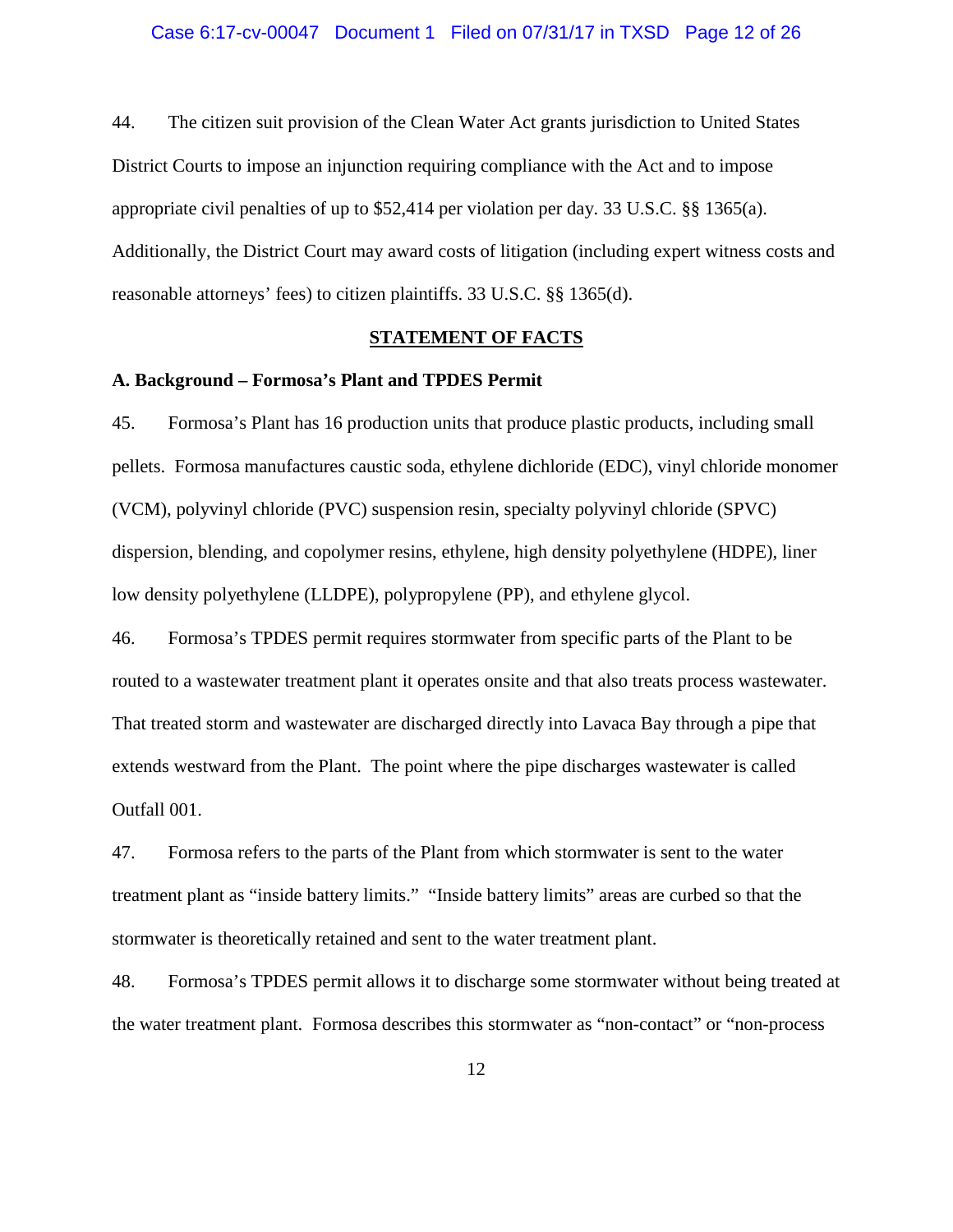### Case 6:17-cv-00047 Document 1 Filed on 07/31/17 in TXSD Page 13 of 26

area" stormwater. The "non-contact" stormwater comes from parts of its facility Formosa calls "outside battery limits." The "outside battery limits" stormwater drains into trenches and is discharged directly into Cox Creek through permitted outfalls.

49. Formosa's stormwater that is "outside battery limits" regularly comes into contact with plastics.

50. Formosa's current practices for inspecting its outside battery limits stormwater and managing it before it is discharged into Cox Creek are inadequate to prevent discharges of plastics, particularly when there are rain events.

51. Formosa discharges its wastewater and "contact" or "process area" stormwater at permitted outfall 001, and "non-process area" stormwater at permitted outfalls 002, 003, 004, 005, 006, 007, 008, 009, 010, 011, 012, 013.

52. Some plastics produced by Formosa are solids that float on the surface of the water, while others are suspended or sink in water.

53. Formosa's TPDES permit prohibits the discharge of "floating solids or visible foam in other than trace amounts" from all permitted outfalls.

54. Formosa's TPDES permit requires stormwater that is discharged through outfalls 006, 007, 008, 010, and 011 to contain "no visible floating solids, foam or oil."

55. TCEQ rules prohibit the discharge of "floating debris and suspended solids" into surface waters. 30 Texas Admin. Code 307.4(b)(2). This rule is incorporated by reference into Formosa's TPDES permit.

56. The Executive Director of TCEQ has concluded that any discharge of floating solids violates Formosa's permit: "[RESPONSE 2] The draft permit prohibits Formosa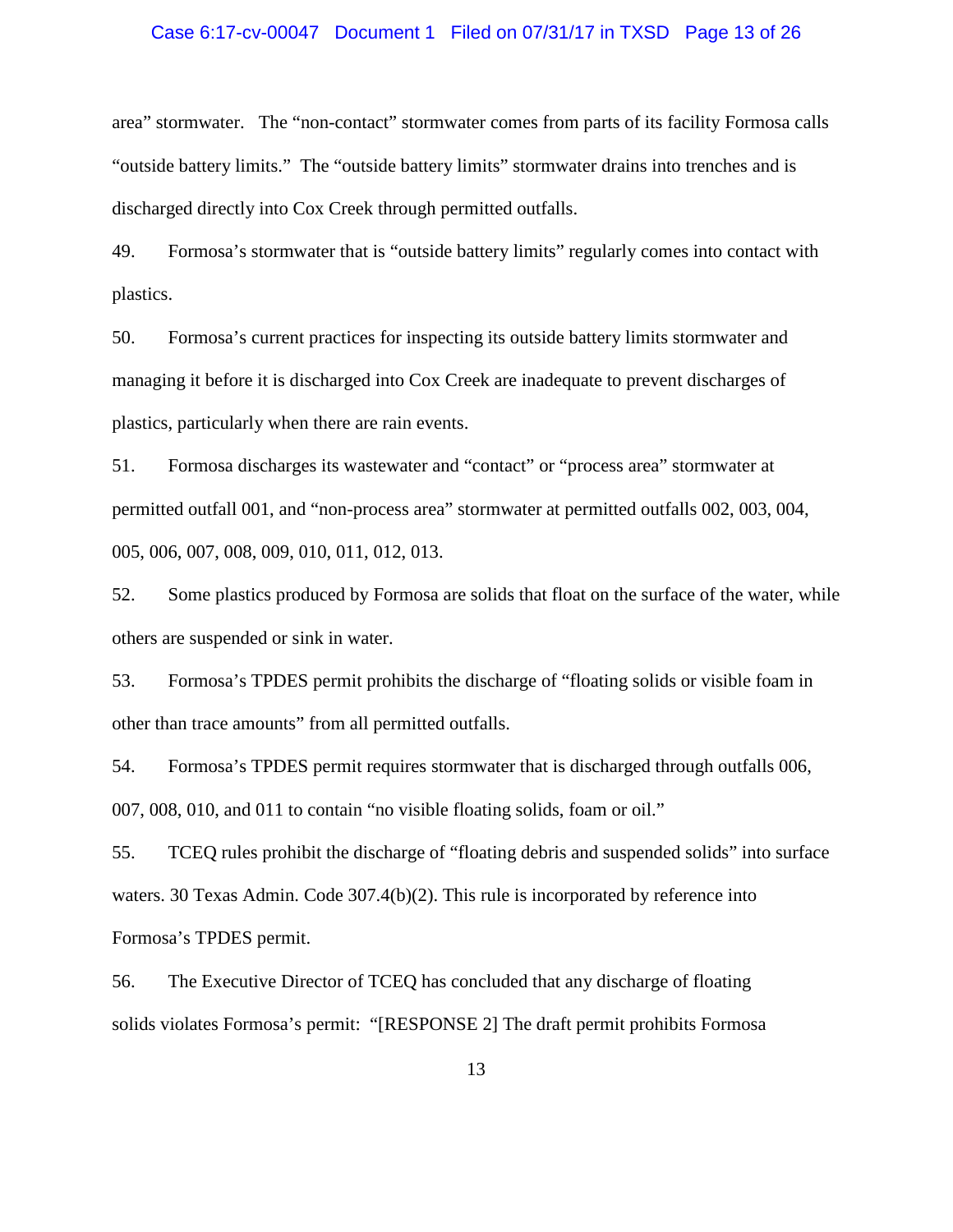### Case 6:17-cv-00047 Document 1 Filed on 07/31/17 in TXSD Page 14 of 26

from discharging any kind of floating solids. The Executive Director has determined that it is not necessary to specify that polyethylene pellets are a solid, or to specify that if Formosa discharges polyethylene pellets it would be a violation of 30 TAC § 307.4(b)(2  $-4$ )."

57. Formosa's TPDES permit and Texas law require Formosa to report discharges that may endanger human health or safety or the environment. 30 Tex. Admin. Code § 305.125(9). This includes the discharge of plastics.

58. The Executive Director of TCEQ has stated: "[RESPONSE 3] Formosa must notify the TCEQ within 24 hours of any noncompliance, including the discharge of polyethylene pellets."<sup>2</sup>

59. In 2015, Formosa had the opportunity to review the TCEQ Executive Director's 2015 conclusions above (RESPONSES 2  $\&$  3) regarding the terms of its TPDES permit, including the permit's requirements of no discharge of floating solids and reporting any discharges to TCEQ within 24 hours. In its Response to Requests for Hearing on its TPDES Permit filed with the TCEQ Chief Clerk, Formosa agreed: "[i]n the event some polyethelyne pellets and PVC dust becomes entrained in stormwater runoff and is discharged into Lavaca Bay via one of the outfalls, then this would indisputably be a permit violation which must be reported to TCEQ within 24 hours."

<sup>&</sup>lt;sup>1</sup> TCEQ Executive Director's Response to Public Comment, TPDES Permit No. WQ00024360000, Formosa Utility Venture, Ltd. and Formosa Plastics Corp., TX, at 8–9 (August 17, 2015).  $\overline{1}$ 

 $2^2$  TCEQ Executive Director's Response to Public Comment, TPDES Permit No. WQ00024360000, Formosa Utility Venture, Ltd. and Formosa Plastics Corp., TX, at 9 (August 17, 2015).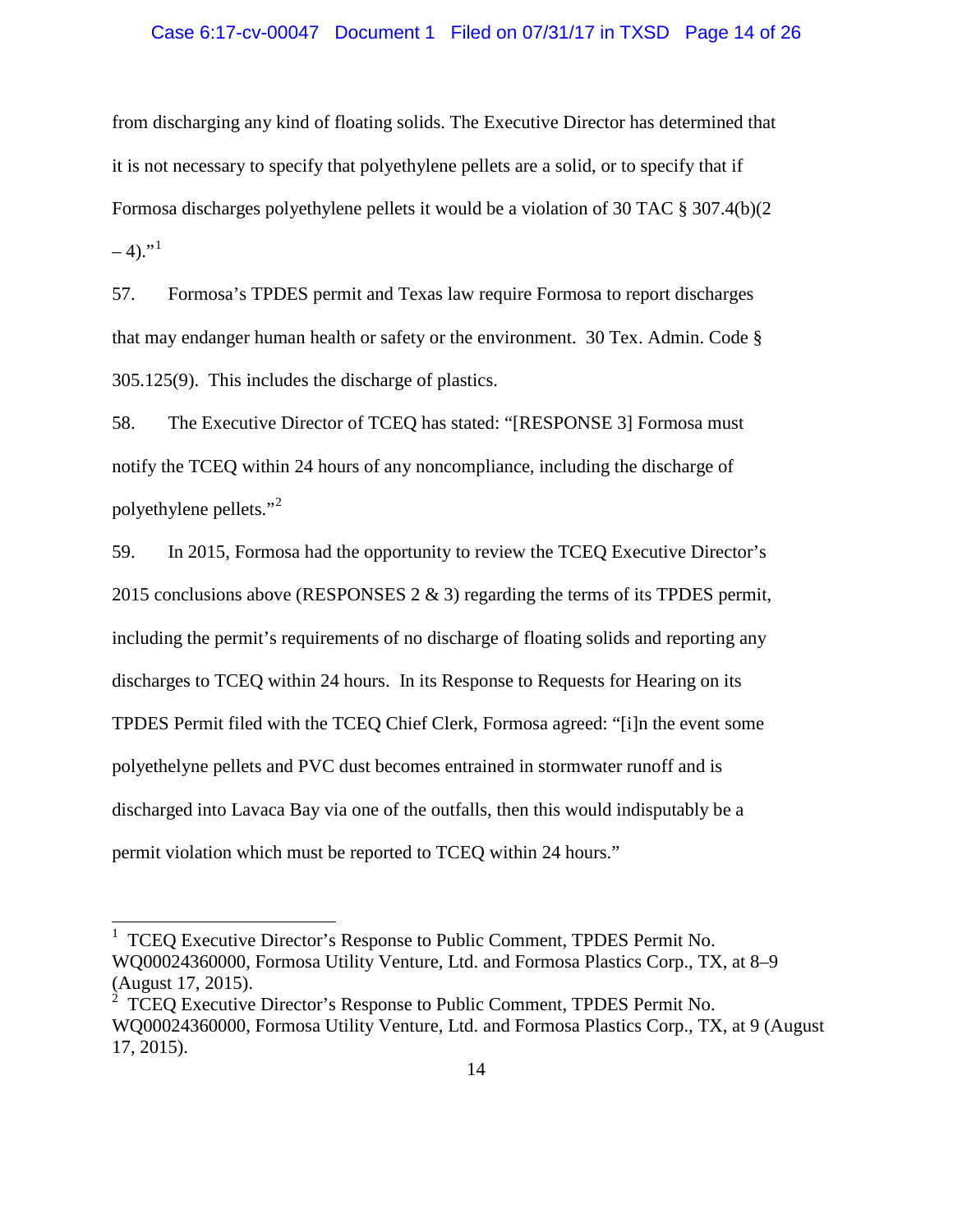### Case 6:17-cv-00047 Document 1 Filed on 07/31/17 in TXSD Page 15 of 26

60. On information and belief, Formosa not has reported to TCEQ a discharge of plastics from its facility over the last 5 years.

### **B. Formosa's Plastics Discharges in Violation of the Clean Water Act**

61. Since 2004, Formosa has known or should have known of systemic problems with containing plastic pellets and PVC powders at its Plant. In 2004, EPA documented problems with Formosa's settling pond spilling plastic pellets.

62. Since at least 2009, Plaintiff Wilson has complained to EPA and TCEQ about Formosa's illegal discharge of plastics.

63. In 2010, an EPA surprise inspection team observed that Formosa had illegally discharged plastic pellets. EPA documented pellets immediately downstream of Formosa's permitted outfalls and on the shores of Lavaca Bay near Highway 35. EPA specifically documented plastic pellets illegally discharged outside of Formosa's outfalls 006, 007, 008 and 009, which discharge into Cox Creek.

64. In its 2010 report, which Formosa received, EPA reported four concerns about Formosa's operation of the Plant. One concern determined by EPA was "discharges of pellets and possible plastics from the storm drainage outfalls of the facility." EPA reported "discharge of plastic pellets" and "poor housekeeping" as "indicators of solid waste concerns."

65. In 2010, Plaintiff Wilson notified EPA that a local resident attending a barbecue near Formosa had found pellets up to his wrist eight feet from the shore of Lavaca Bay.

66. Around 2010, a Formosa employee recognized the problems of pellets draining from loading areas. That employee recommended changes to a supervisor to control pellets, but his recommendations were ignored.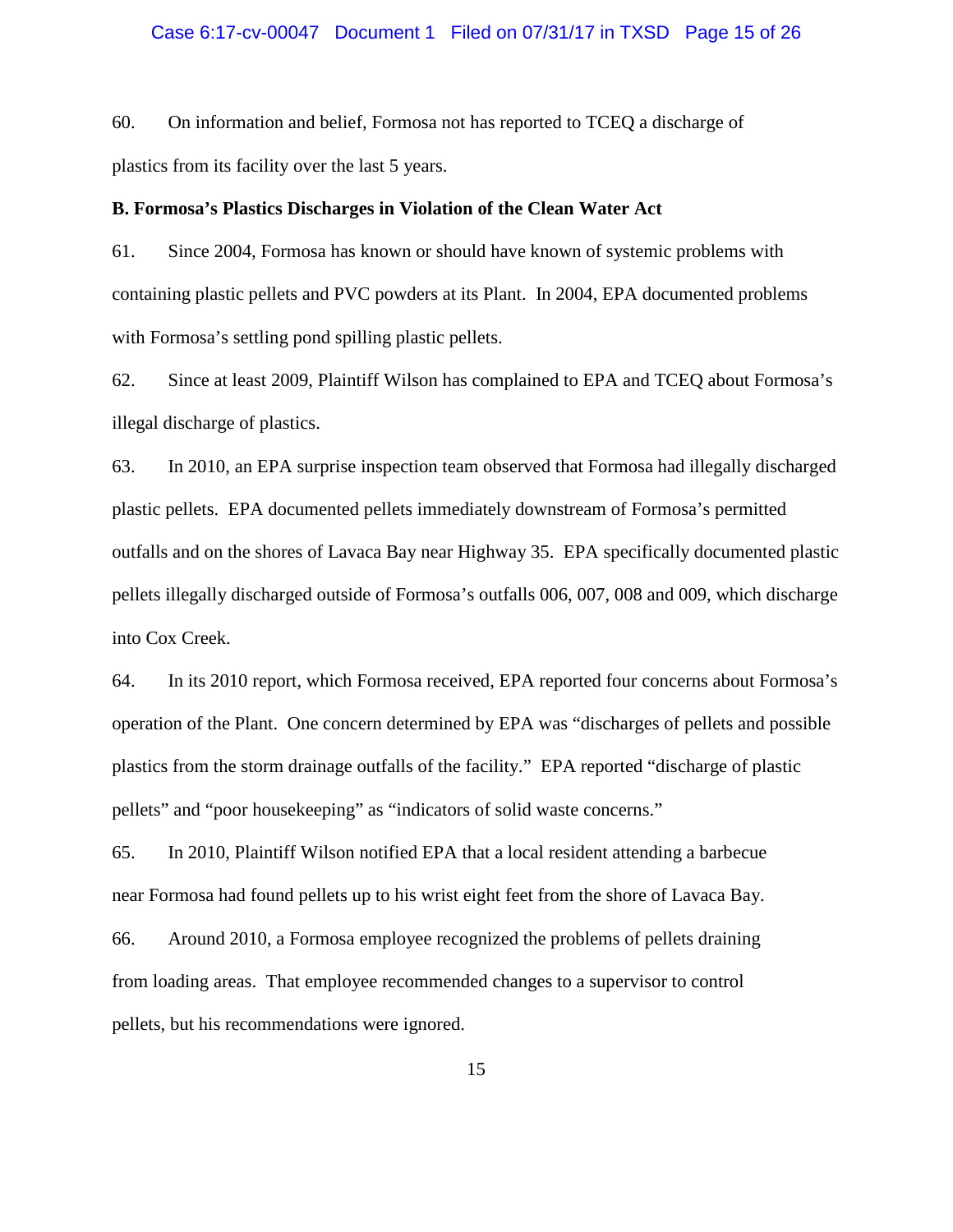### Case 6:17-cv-00047 Document 1 Filed on 07/31/17 in TXSD Page 16 of 26

67. In 2013, 151 "nurdle nerds" petitioned TCEQ about the problems with Formosa's discharges, explaining, "On any given day, a visit to the boat launching area at Cox Creek (just east of Formosa) or adjacent shores will unearth PVC pellets." A "nurdle" is another word for plastic pellets.

68. In 2013, Plaintiff Wilson notified TCEQ and Formosa, during comments to the agency on Formosa's TPDES permit application, about plastic pellets being discharged by Formosa.

69. In August 2013, the Union of Commercial Oystermen and several individual shrimpers and oystermen complained to TCEQ, during the TPDES permit proceeding, of Formosa's ongoing discharge of plastic pellets, stating, "Polyethylene pellets have been found in Lavaca Bay, coming from the Formosa facility."

70. Formosa received the 2013 comments regarding pellets on its permit application at TCEQ and did not dispute that pellets have been discharged by Formosa and found in Lavaca Bay.

71. In 2016, Plaintiff Wilson again notified TCEQ Region 14 (in Corpus Christi) of illegal discharges of plastics into Cox Creek and Lavaca Bay.

72. In response to the 2016 complaints of Plaintiff Wilson, TCEQ undertook investigations in March and September 2016. As a result of each investigation, TCEQ determined that Formosa had violated its TPDES permit by discharging plastic pellets into nearby waterways and onto the shore.<sup>3</sup> In the 2016 investigations, TCEQ photographed Formosa's illegally discharged pellets in the water and sediment. Formosa did not dispute that the pellets came from its Plant.

73. TCEQ located Formosa's plastic pellets both in the water and on the shore. The "Site Evaluation Map" prepared by TCEQ in conjunction with its September 2016 investigation shows

<sup>&</sup>lt;sup>3</sup> TCEQ Investigation of Formosa Plastics, Investigation #1313144, May 13, 2016, and TCEQ Investigation of Formosa Plastics, Investigation #1358247, October 24, 2016.  $\overline{\phantom{a}}$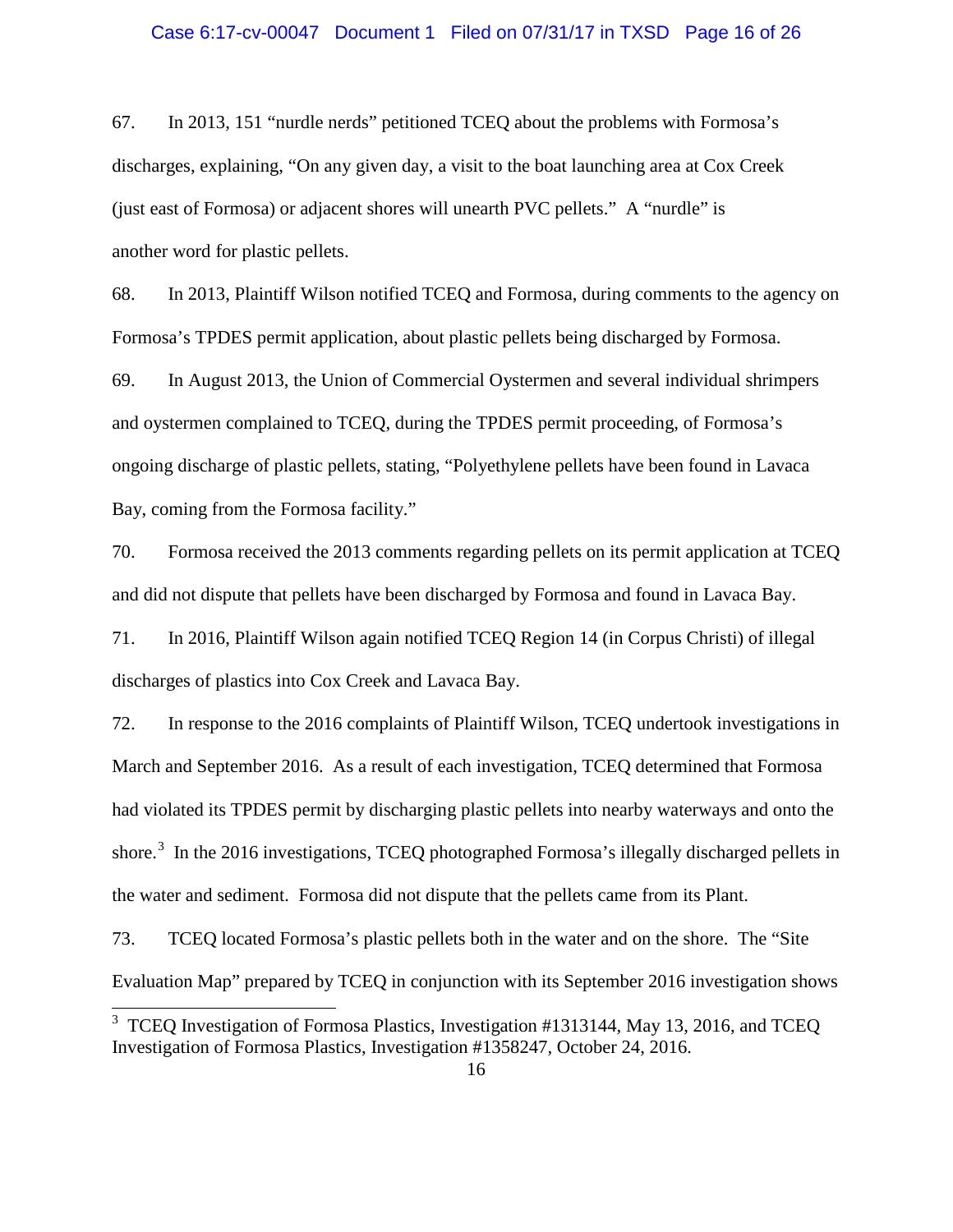# Case 6:17-cv-00047 Document 1 Filed on 07/31/17 in TXSD Page 17 of 26

the shore locations at which TCEQ found pellets (yellow arrows). That map is set out immediately, following.



 $0.012001000$ 

74. In its May 2016 investigation, TCEQ noted that Formosa was already aware of the issue of discharging of plastic pellets through its outfalls.

75. Neither EPA nor the State of Texas has fined Formosa for these violations, nor commenced and diligently prosecuted an action for these violations.

76. No agency has required Formosa to effectively manage or treat all stormwater or wastewater to ensure that plastics are removed from the water prior to discharge.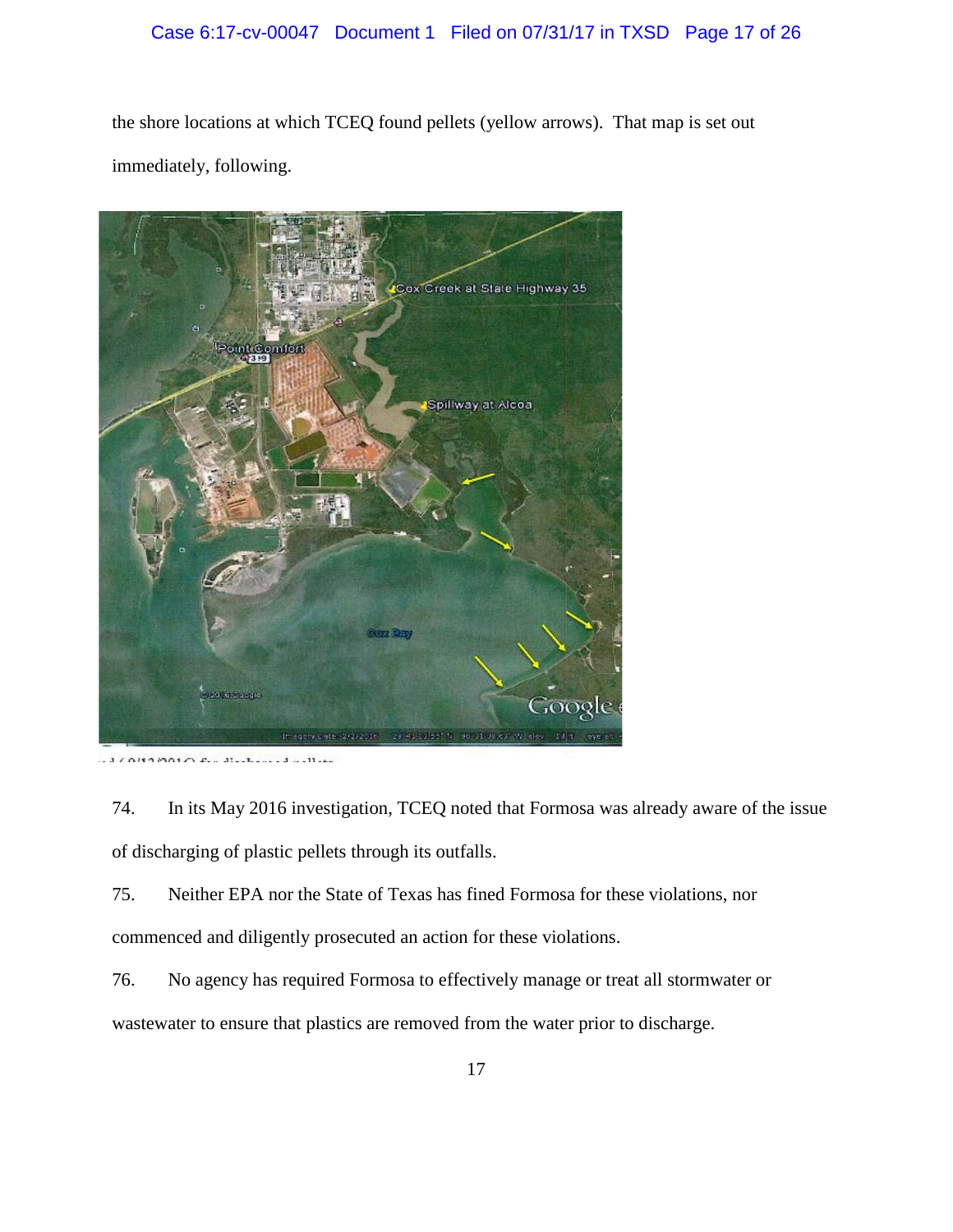## Case 6:17-cv-00047 Document 1 Filed on 07/31/17 in TXSD Page 18 of 26

77. Starting on January 31, 2016, members of Waterkeeper began collecting evidence of Formosa's illegally discharged plastics.

78. Waterkeeper members have found plastics littering over 20 miles of shoreline, beaches and wetlands around Matagorda Bay, Lavaca Bay and Cox Creek.

79. From January 31, 2016 through July 23, 2017 and ongoing, members of Waterkeeper have collected over 1,637 pellet samples on 375 distinct days as well as thousands of photos and videos.

| <b>Month</b>         | # Samples<br>of Plastics | $#$ Days<br>Sampled |
|----------------------|--------------------------|---------------------|
| <b>January 2016</b>  | 4                        | 1                   |
| <b>February 2016</b> | 12                       | 9                   |
| <b>March 2016</b>    | 3                        | 3                   |
| April 2016           | 8                        | $\overline{4}$      |
| <b>May 2016</b>      | 58                       | 18                  |
| <b>June 2016</b>     | 61                       | 15                  |
| <b>July 2016</b>     | 68                       | 19                  |
| <b>August 2016</b>   | 97                       | 23                  |
| September 2016       | 95                       | 24                  |
| October 2016         | 99                       | 24                  |
| November 2016        | 91                       | 24                  |
| December 2016        | 140                      | 29                  |
| <b>January 2017</b>  | 144                      | 30                  |
| February 2017        | 109                      | 22                  |

80. The following chart records the sampling done by Waterkeeper through July 23, 2017: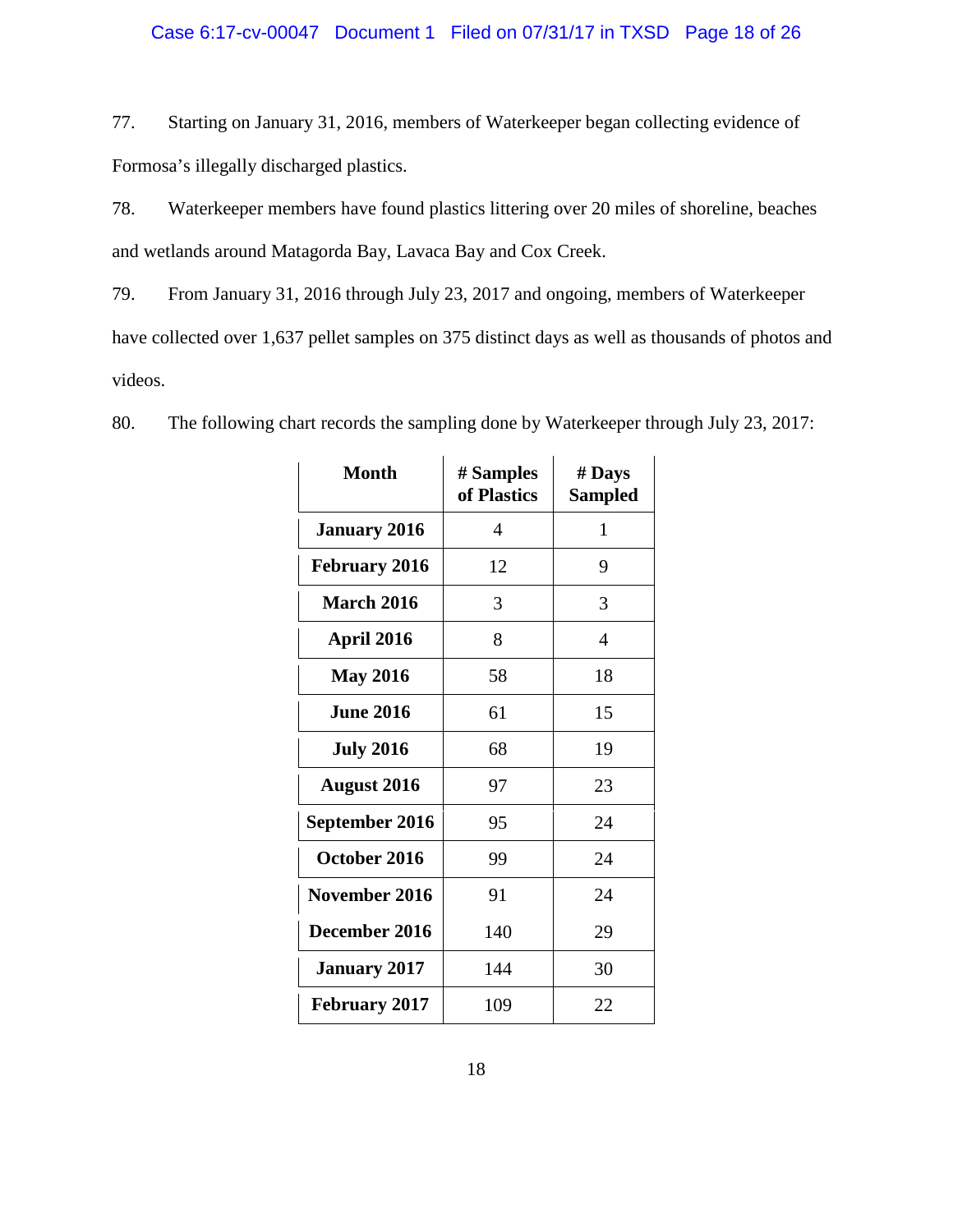### Case 6:17-cv-00047 Document 1 Filed on 07/31/17 in TXSD Page 19 of 26

| <b>March 2017</b> | 106  | 28  |
|-------------------|------|-----|
| April 2017        | 108  | 20  |
| <b>May 2017</b>   | 168  | 30  |
| <b>June 2017</b>  | 157  | 30  |
| <b>July 2017</b>  | 109  | 22  |
| <b>TOTAL</b>      | 1637 | 375 |

### **C. Seriousness of Formosa's Discharges**

81. The plastics are persistent and do not degrade in water or on soil within a year.

82. The plastics may not degrade in water or on soil for as long as ten years.

83. Fish, turtles, shore birds and other marine species are known to eat plastic pellets.

84. Local fishermen have caught fish from Cox Creek with plastic pellets in their guts.

85. Formosa's plastics that are not trapped on shores, or cleaned up, could circulate into the Gulf of Mexico.

86. Formosa's plastics litter the beaches and shoreline around Lavaca Bay, Matagorda Bay and Cox Creek. The pellets are unattractive and degrade the natural environment.

87. In 2017, independent contractors began trying to clean up the illegally discharged pellets for Formosa. According to one person working on the clean up of the plastics in May 2017, they had already gathered hundreds of 50-pound bags of pellets discharged by Formosa.

88. Waterkeeper members have seen and documented new plastics discharged by Formosa in or along the shores of Cox Creek, Lavaca Bay and Matagorda Bay after Formosa's contractor has performed clean-up operations at the different sites.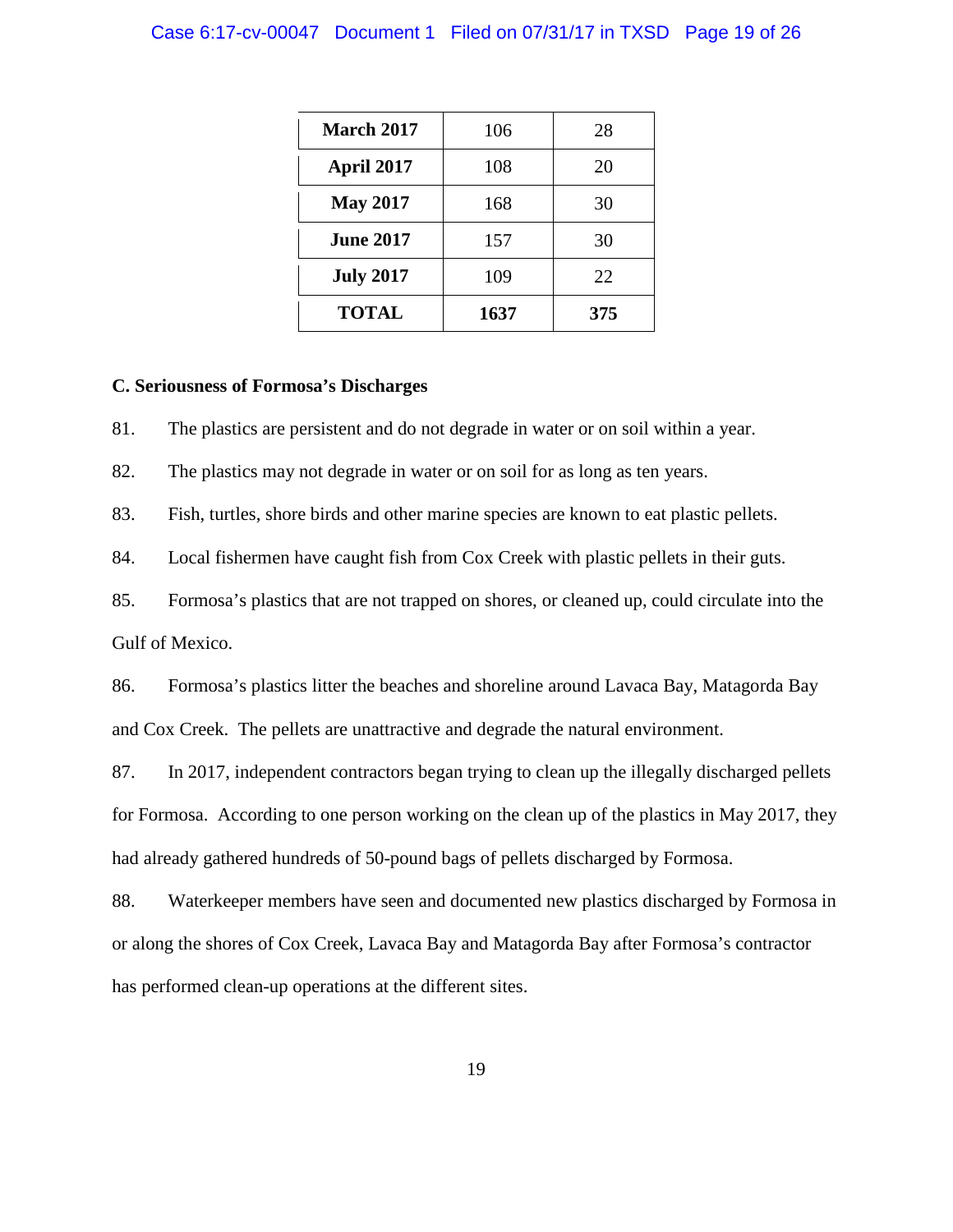### Case 6:17-cv-00047 Document 1 Filed on 07/31/17 in TXSD Page 20 of 26

### **D. Formosa's Past Non-Compliance with Regulatory Requirements**

89. Formosa has a long history of contaminating Cox Creek, as well as groundwater and soils at the Plant in violation of environmental law.

90. In 2006, EPA began an environmental investigation of Formosa and found violations of the Clean Air Act, the Resource Conservation and Recovery Act, the Clean Water Act, and the Emergency Planning and Community Right-to-Know Act. EPA and Formosa entered into a consent decree in 2010, which required Formosa to undertake compliance actions valued at \$13,352,000 and required Formosa to pay a fine of \$2.8 million. *U.S. v. Formosa Plastics Corp.,*  No. 6:09-CV-00061 (S.D. Tex.).

91. In 2013, after failing to comply with all terms of the 2010 consent decree in case No. 6:09-CV-00061, Formosa agreed to pay the United States an additional \$1,475,000 in penalties.

92. In 2012, Formosa signed an agreement with EPA regarding hazardous vinyl chloride and 1, 2-dichloroethane that it had discharged into the groundwater at its Plant. Formosa had not reported the discharge to EPA. The hazardous wastes could not be removed from the aquifer. Formosa was required under federal hazardous waste laws to contain the contaminated water, at an estimated cost of \$20,000,000. This clean up has been managed by EPA pursuant to the Resource Conservation Recovery Act (RCRA). In 2016, contaminants of concern were still at high levels in the groundwater at Formosa.

93. Formosa has also contaminated the groundwater adjacent to its facility, under property owned by the Texas Department of Transportation (TxDOT).

94. Formosa has spilled a number of hazardous contaminants across its Plant, in addition to those addressed in the 2010 and 2012 settlements of environmental cases.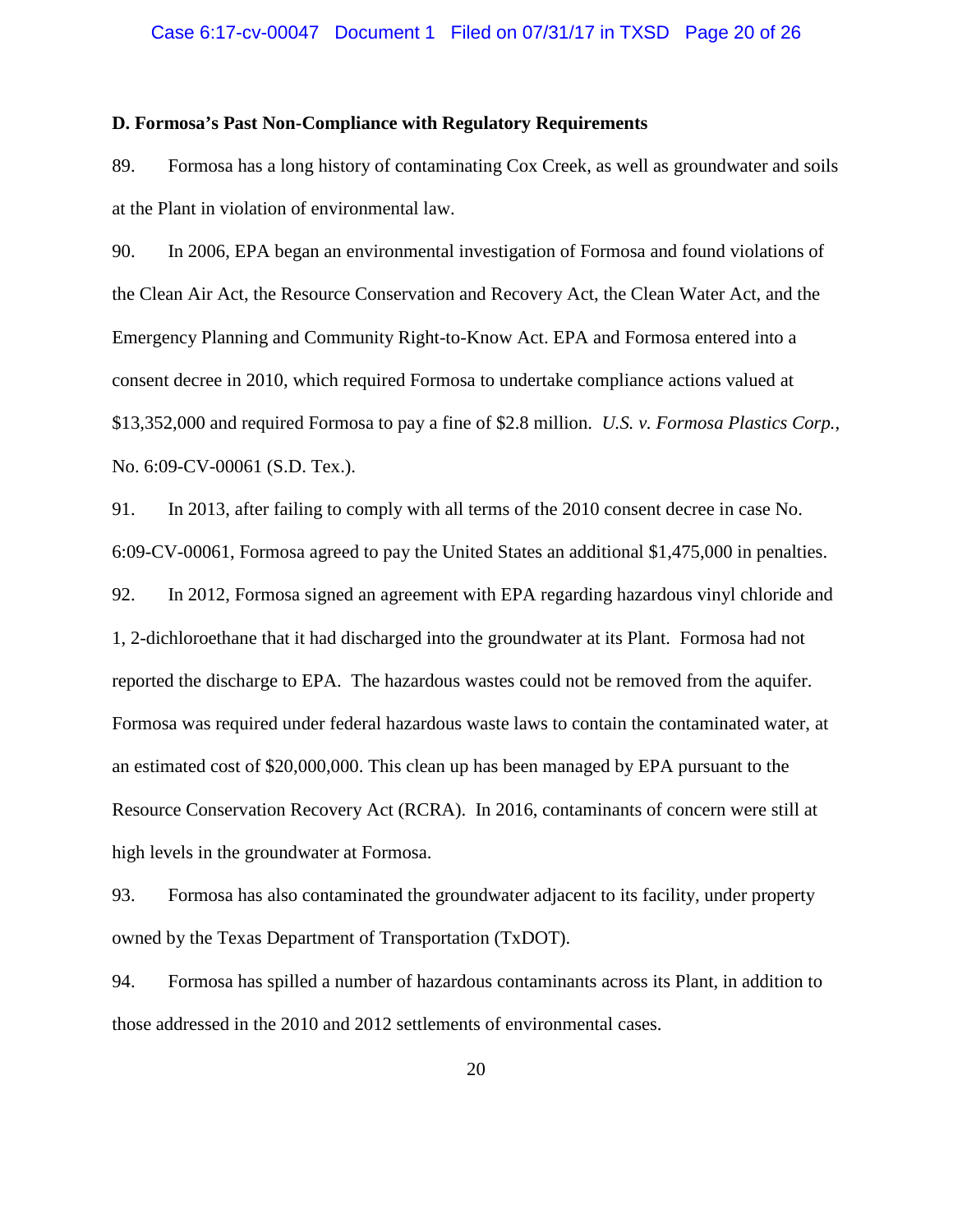### Case 6:17-cv-00047 Document 1 Filed on 07/31/17 in TXSD Page 21 of 26

95. In 2016, new areas of groundwater contaminated by hazardous chemicals by Formosa were identified. The newly identified groundwater contamination contains hazardous contaminants at concentrations above TCEQ's protective levels of concern. The 2016 report documented contamination from spills of hazardous pyrolization gasoline and naptha at the Formosa olefins OSBL (outside battery limits) tank farm. These spills contaminated both the soil and groundwater.

96. In July 2011, Formosa was assessed penalties of \$68,600 by TCEQ as part of an Agreed Order to resolve violations of the Clean Water Act at the Plant.

97. Until March 2013, it was a "common practice" for the wastewater treatment unit at Formosa to violate its TPDES permit by averaging "abnormally" high compliance samples with other samples to arrive at mean values, which mean values it, then, reported to TCEQ. Formosa's pre-2013 "common practice" of sending "abnormally" high value water samples to an outside lab and, then, averaging the results violated TCEQ regulations and reflected, at best, Formosa's belief that its routine sampling results were unreliable.

98. Formosa has agreed to pay penalties assessed by TCEQ as part of multiple Agreed Orders to resolve violations of the Clean Air Act at the Plant in 2010, 2012, 2014, 2015, and 2017.

99. In May 2017, Formosa was assessed penalties of \$209,251 by TCEQ as part of an Agreed Order to resolve industrial and hazardous waste violations at the Plant.

100. In 2010, after an on-site inspection, the Occupational Safety and Health Administration concluded that Formosa had violated worker safety laws and, as a result, that workers were illegally exposed to PVC, SPVC, and other plastic powders at the facility.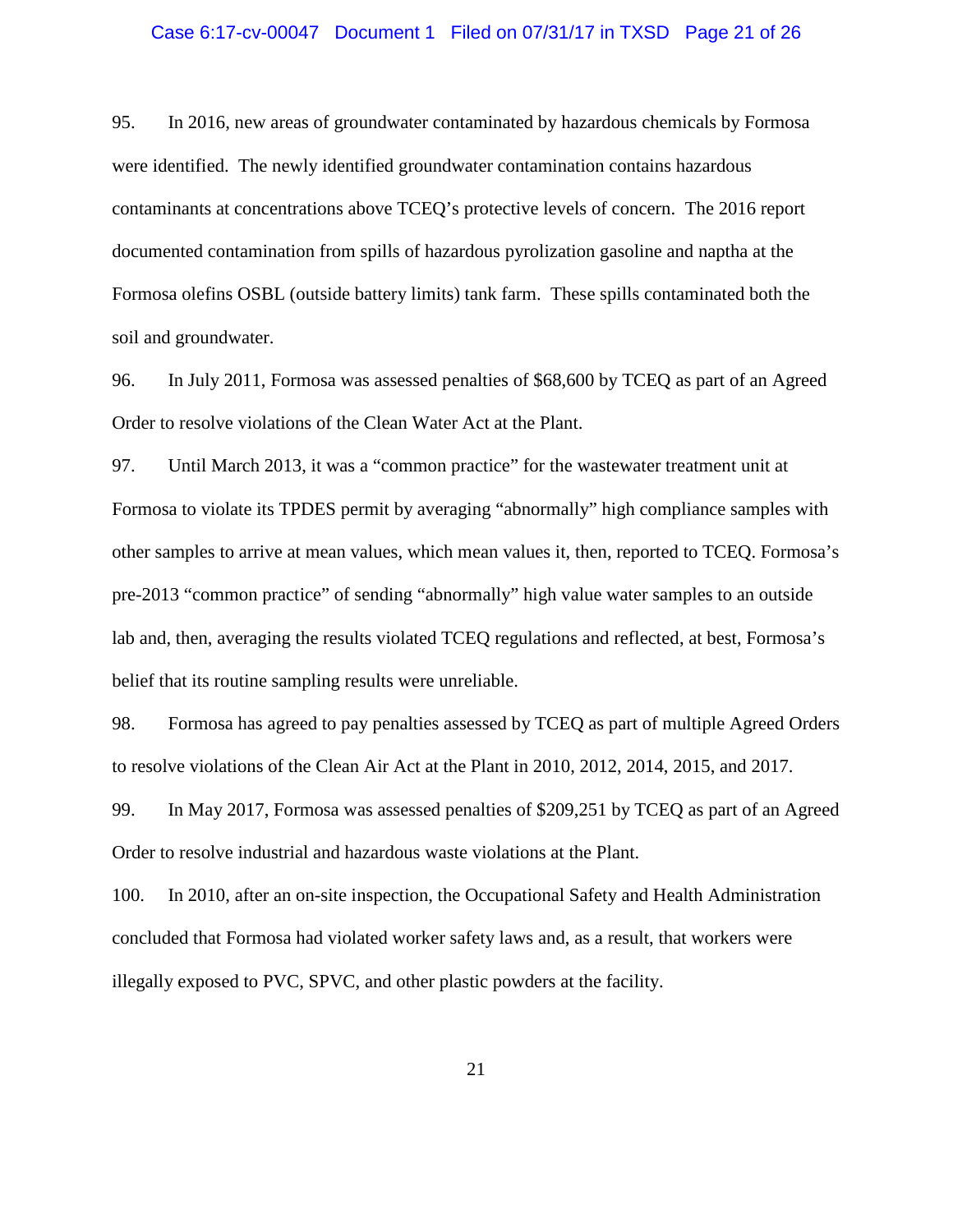### **E. Protection for Witnesses May be Necessary**

101. On many occasions, while Waterkeepers have been legally gathering Formosa's plastics in public waters and on public shores, representatives of the Calhoun County sheriff's office have monitored Waterkeepers' activities. According to the sheriff's office, the deputies have responded to phone calls from Formosa regarding the sampling. No illegal activity has ever been alleged.

102. Formosa employs 1,910 employees and 795 contractors at its Point Comfort Facility. Calhoun County has approximately 22,000 residents. 16.8% of the residents in Calhoun County live in poverty.

103. Formosa has a history of retaliation against workers who complain about workplace safety and environmental compliance.

104. Potential witnesses in this lawsuit have already expressed fear that Formosa will retaliate against their relatives or friends who work at the Plant if these witnesses provide testimony.

### **FIRST CLAIM FOR RELIEF**

### **Violations of Provision Prohibiting Discharge of Solids**

### **(Violations of 33 U.S.C. Sections 1311(a), 1342)**

105. Plaintiff incorporates and re-alleges all preceding paragraphs.

106. Formosa's exceedances of the effluent limitations set within its TPDES Permit constitute violations of Formosa's TPDES Permit, as well as 30 Texas Admin. Code 307.4(b)(2-4), sections 301(a) and 402 of the Clean Water Act, 33 U.S.C. §§ 1311(a), 1342, and regulations implementing the Clean Water Act at 40 C.F.R. § 122.41(a).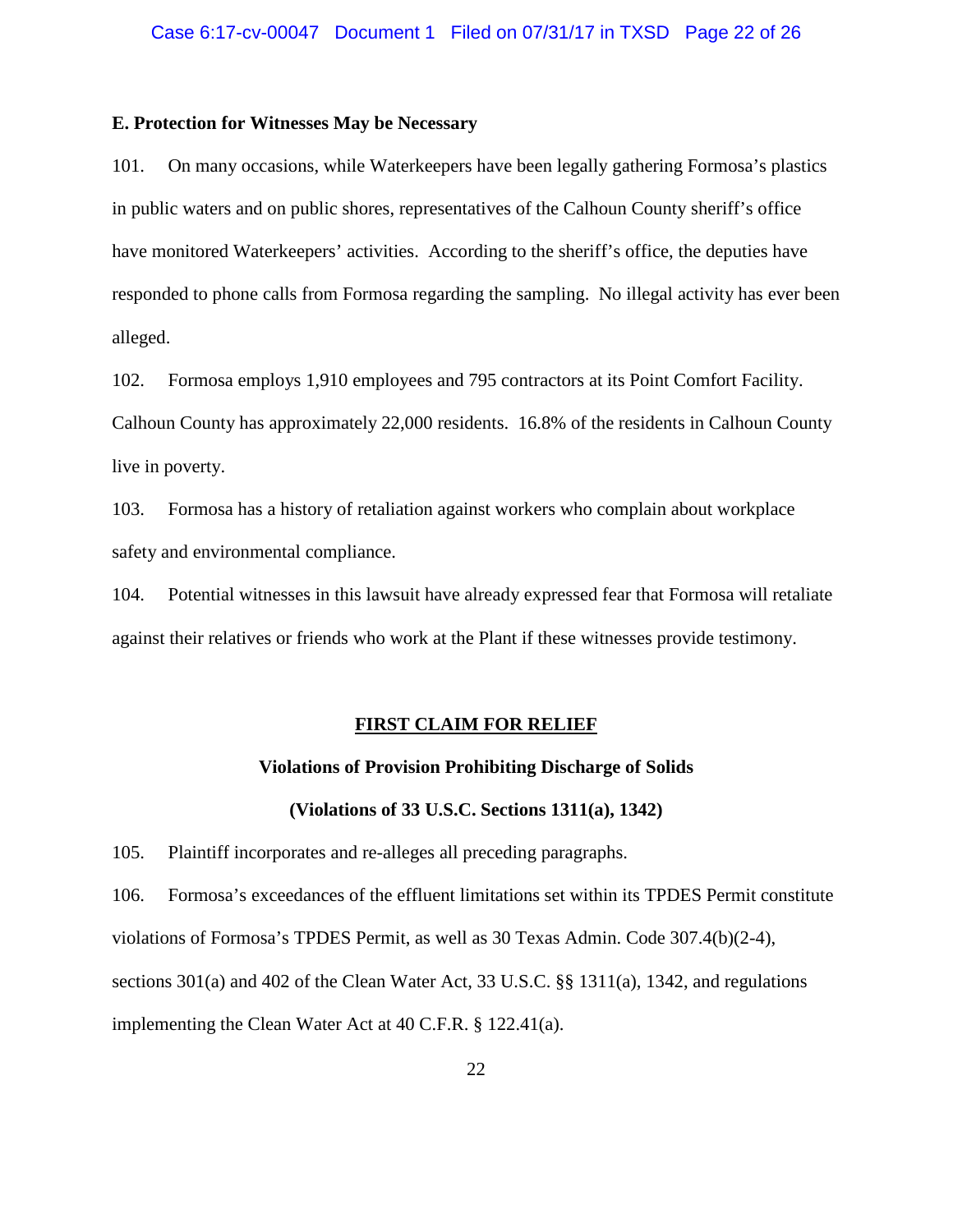### Case 6:17-cv-00047 Document 1 Filed on 07/31/17 in TXSD Page 23 of 26

107. These violations include, but are not limited to, violations of Formosa's TPDES Permit's requirements of "no discharge of floating solids or visible foam in other than trace amounts" from any outfalls, "no visible floating solids, foam or oil" from outfalls 006, 007, 008, 010, and 011, and no discharge of "floating debris and suspended solids" into surface waters.

108. As defined by the Clean Water Act, Formosa is a "person" responsible for discharging "pollutants" from a "point source" into the "waters of the United States" in violation of the "effluent limitations" contained in the applicable TPDES Permit. 33 U.S.C. § 1362.

109. Each day of violation constitutes a separate and distinct violation under the Clean Water Act.

110. Formosa's violations have been occurring since at least January 2016 to the present, and are ongoing. Given Formosa's past practices and history of non-compliance with environmental laws, these violations are reasonably likely to recur, absent redress from this Court.

111. Formosa has failed to remedy its violations of the Clean Water Act and, therefore, remains in violation of the law.

#### **SECOND CLAIM FOR RELIEF**

# **Violations of Monitoring and Reporting Requirements**

### **(Violations of 33 U.S.C. Sections 1311(a), 1342)**

112. Plaintiffs incorporate and re-alleges all preceding paragraphs

113. Formosa has failed to report discharges of plastics to TCEQ.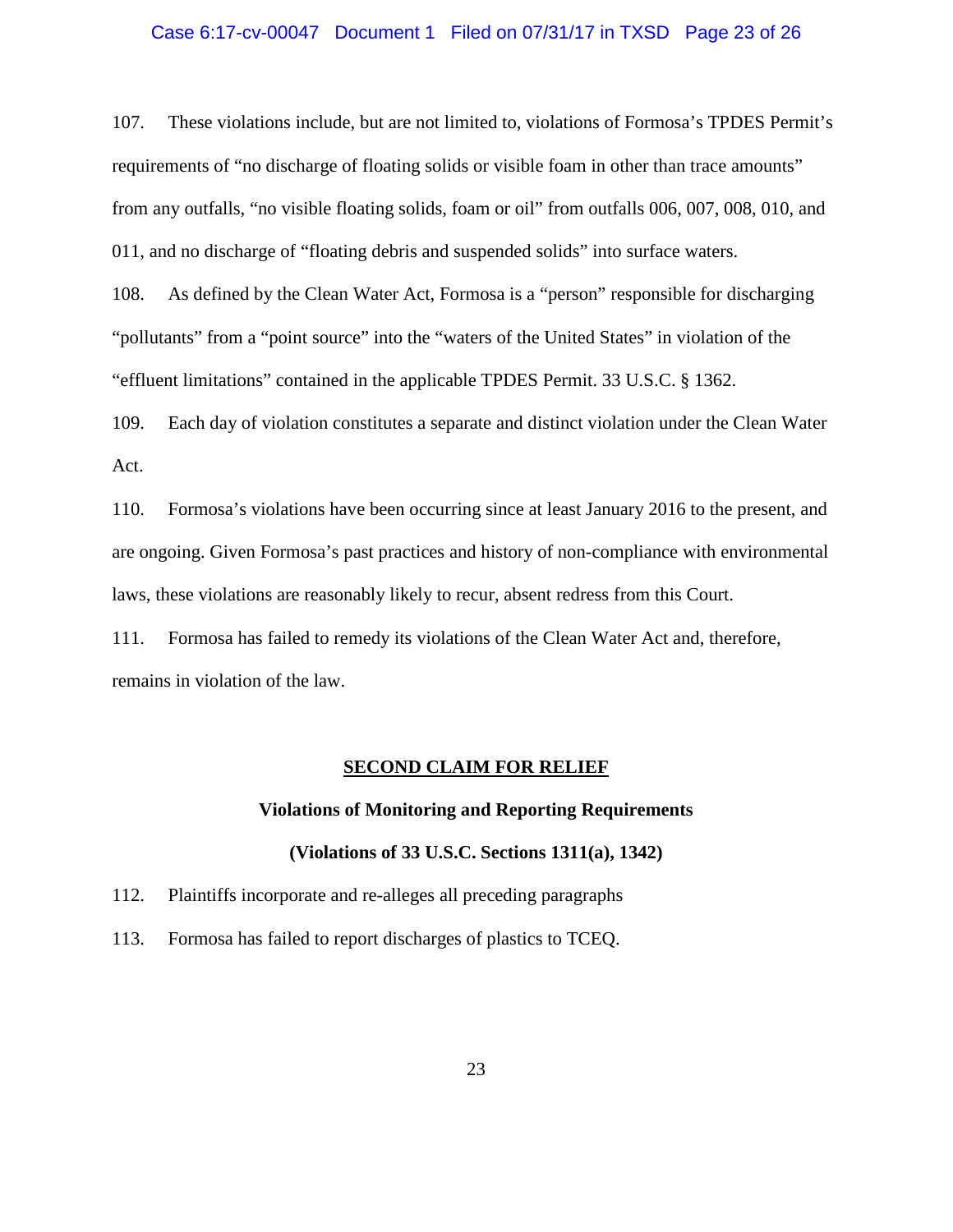### Case 6:17-cv-00047 Document 1 Filed on 07/31/17 in TXSD Page 24 of 26

114. Formosa's failure to report discharges of pellets violates Formosa's TPDES Permit, 30 Tex. Admin. Code § 305.125(9), sections 301(a) and 402 of the Clean Water Act, 33 U.S.C. §§ 1311(a) and 1342, and regulations implementing the Clean Water Act at 40 C.F.R. § 122.41(a). 115. Each day of violation constitutes a separate and distinct violation under the Clean Water Act. A report to TCEQ is required for each day that Formosa discharges pellets.

116. These violations, also, have been occurring since at least January 2016 to the present, and are ongoing. There is a reasonable likelihood they will recur, absent redress from this Court.

#### **RELIEF REQUESTED**

Wherefore, Plaintiffs respectfully request that this Court grant the following relief:

A. Declare that Formosa has violated and is in ongoing violation of its TPDES Permit and Sections 301 and 402 of the Clean Water Act, 33 U.S.C. §§ 1311 and 1342, and 40 C.F.R. § 122.41(a), since at least January 31, 2016;

B. Issue an injunction ordering Formosa to stop discharging plastics into Cox Creek and Lavaca Bay in violation of its TPDES permit and the Clean Water Act, and, specifically, require Formosa to adopt procedures reasonably calculated to prevent future discharge of plastics and to undertake for a period of five years following judgment monitoring calculated to demonstrate that discharges of plastics have ceased.

C. Order Formosa to take specific actions to remediate and/or mitigate the environmental harm caused by its violations.

D. Enter a money judgment imposing, pursuant to Sections 309(d) and 505(a) of the Clean Water Act, 33 U.S.C. § 1319(d), and 1365(a), and the Adjustment of Civil Monetary Penalties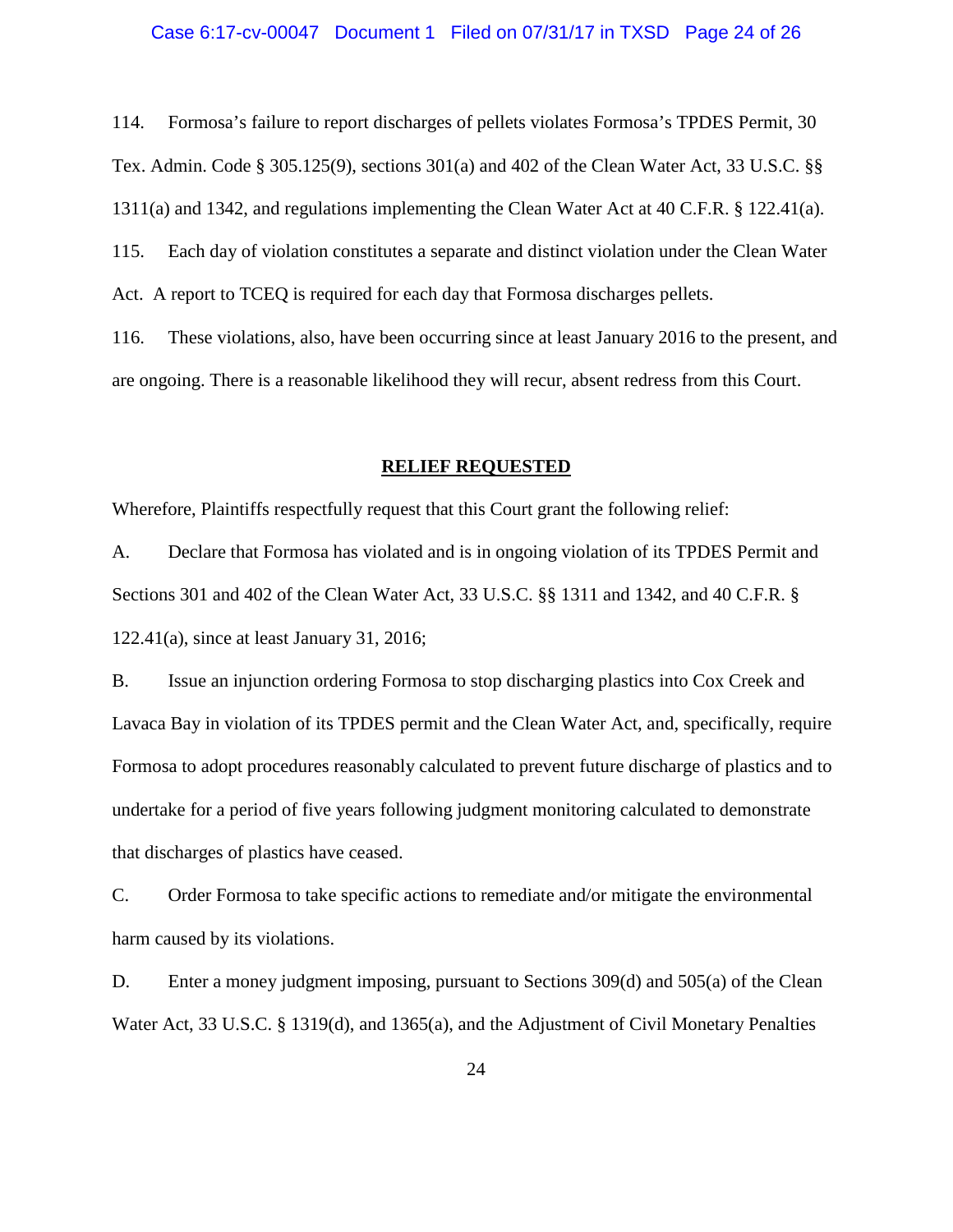### Case 6:17-cv-00047 Document 1 Filed on 07/31/17 in TXSD Page 25 of 26

for Inflation, 40 C.F.R. Part 19, appropriate civil penalties against Formosa up to a maximum amount of \$52,414 per day per violation for all violations of the Clean Water Act;

E. Retain jurisdiction over this matter until such time as Formosa has come into compliance with the requirements of the Clean Water Act and fully complied with any remedial orders of this Court;

F. Issue an order awarding Plaintiffs their litigation expenses, including reasonable attorney fees, costs, and expert witness fees, as authorized by Section 505(d) of the Clean Water Act, 33

U.S.C. § 1365(d); and

G. Award such other relief, as this Court deems appropriate.

DATED this 31 day of July 2017.

Respectfully submitted,

Si Aris \_\_\_\_\_\_\_\_\_\_\_\_\_\_\_\_\_\_\_\_

Erin Gaines State Bar No. 24093462 Amy Johnson State Bar No. 10679550 Enrique Valdivia State Bar No. 20429100 TEXAS RIOGRANDE LEGAL AID 4920 N. I-35 Austin, TX 78751 512-374-2739 Telephone 512-447-3940 Fax egaines@trla.org *Attorneys for Plaintiff, S. Diane Wilson*

David Frederick State Bar No. 07412300 FREDERICK, PERALES, ALLMON & ROCKWELL, PC 1206 San Antonio 25